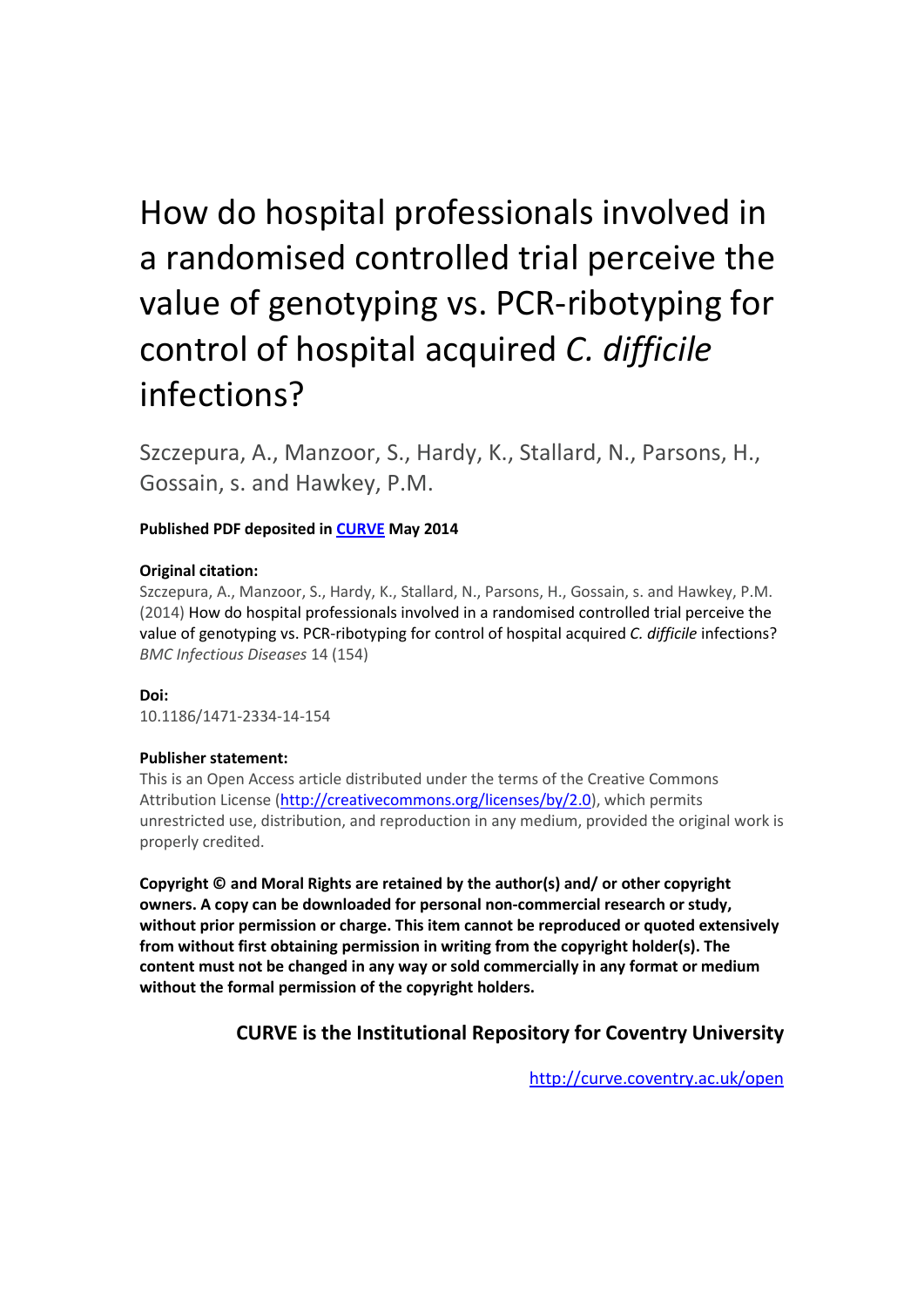# **RESEARCH ARTICLE Example 2018 12:00 Open Access**



# How do hospital professionals involved in a randomised controlled trial perceive the value of genotyping vs. PCR-ribotyping for control of hospital acquired C. difficile infections?

Ala Szczepura<sup>1,2\*</sup>, Susan Manzoor<sup>3</sup>, Katherine Hardy<sup>4,5</sup>, Nigel Stallard<sup>1</sup>, Helen Parsons<sup>1</sup>, Savita Gossain<sup>5</sup> and Peter M Hawkey<sup>4,5</sup>

# Abstract

Background: Despite scientific advances in typing of C. difficile strains very little is known about how hospital staff use typing results during periods of increased incidence (PIIs). This qualitative study, undertaken alongside a randomised controlled trial (RCT), explored this issue. The trial compared ribotyping versus more rapid genotyping (MLVA or multilocus variable repeat analysis) and found no significant difference in post 48 hour cases (C difficile transmissions).

Methods: In-depth qualitative interviews with senior staff in 11/16 hospital trusts in the trial (5 MLVA and 6 Ribotyping). Semi-structured interviews were conducted at end of the trial period. Transcripts were content analysed using framework analysis supported by NVivo-8 software. Common sub-themes were extracted by two researchers independently. These were compared and organised into over-arching categories or 'super-ordinate themes'.

Results: The trial recorded that 45% of typing tests had some impact on infection control (IC) activities. Interviews indicated that tests had little impact on initial IC decisions. These were driven by hospital protocols and automatically triggered when a PII was identified. To influence decision-making, a laboratory turnaround time < 3 days (ideally 24 hours) was suggested; MLVA turnaround time was 5.3 days. Typing results were predominantly used to modify initiated IC activities such as ward cleaning, audits of practice or staff training; major decisions (e.g. ward closure) were unaffected. Organisational factors could limit utilisation of MLVA results. Results were twice as likely to be reported as 'aiding management' (indirect benefit) than impacting on IC activities (direct effect). Some interviewees considered test results provided reassurance about earlier IC decisions; others identified secondary benefits on organisational culture. An underlying benefit of improved discrimination provided by MLVA typing was the ability to explore epidemiology associated with CDI cases in a hospital more thoroughly.

Conclusions: Ribotyping and MLVA are both valued by users. MLVA had little additional direct impact on initial infection control decisions. This would require reduced turnaround time. The major impact is adjustments to earlier IC measures and retrospective reassurance. For this, turnaround time is less important than discriminatory power. The potential remains for wider use of genotyping to examine transmission routes.

Keywords: Hospital infection control, C. difficile tests, Ribotyping, MLVA sub-typing, Value of test information, Staff attitudes

\* Correspondence: [ala.szczepura@coventry.ac.uk](mailto:ala.szczepura@coventry.ac.uk) <sup>1</sup>

Full list of author information is available at the end of the article



© 2014 Szczepura et al.; licensee BioMed Central Ltd. This is an Open Access article distributed under the terms of the Creative Commons Attribution License [\(http://creativecommons.org/licenses/by/2.0\)](http://creativecommons.org/licenses/by/2.0), which permits unrestricted use, distribution, and reproduction in any medium, provided the original work is properly credited.

<sup>&</sup>lt;sup>1</sup>Warwick Medical School, University of Warwick, Coventry, UK

<sup>&</sup>lt;sup>2</sup> Faculty of Health and Life Sciences, University of Coventry, Coventry, UK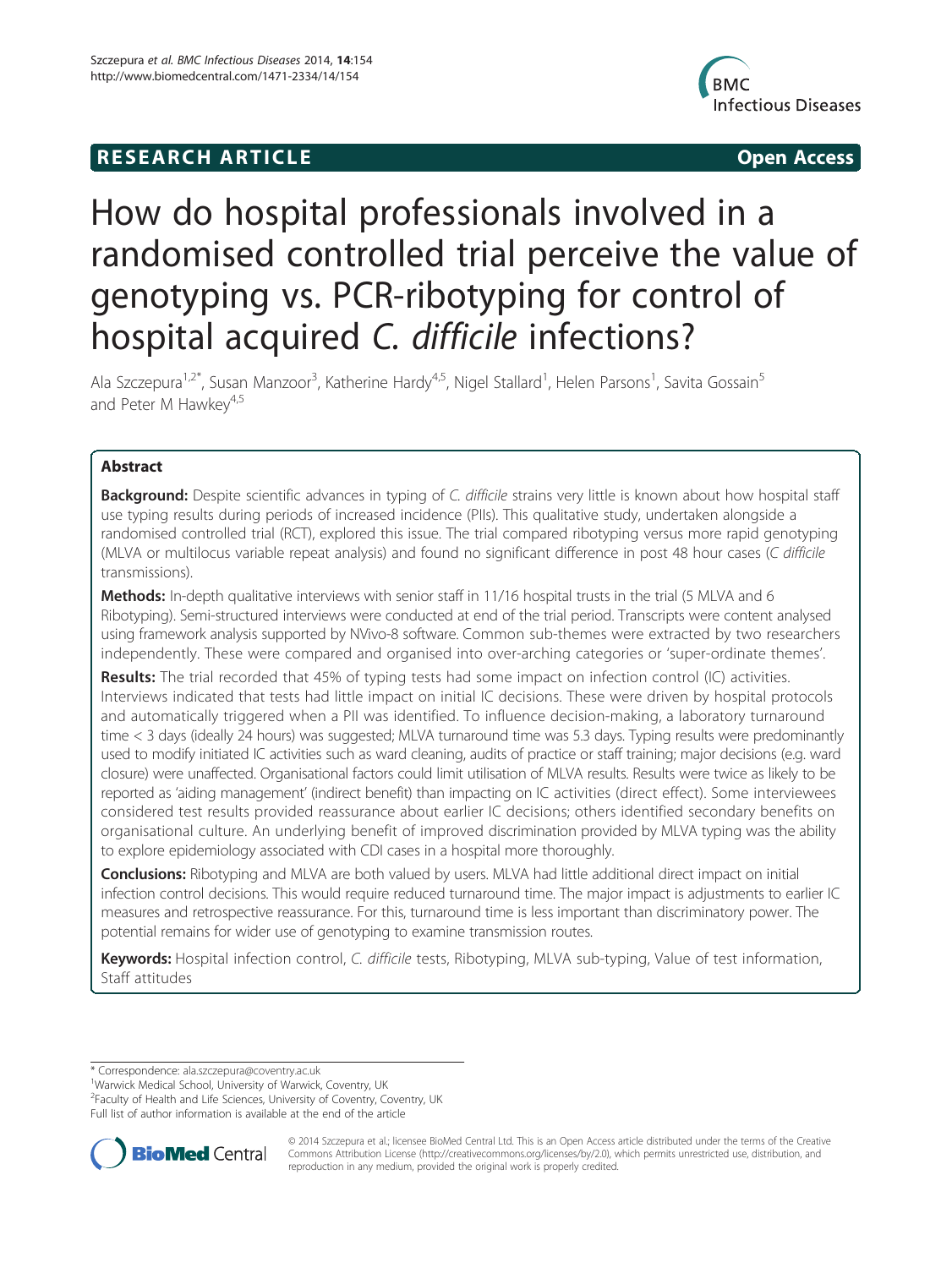#### Background

Clostridium difficile infection (CDI) is a major cause of hospital acquired infections (HAIs). Early detection and control of CDI is essential to reduce the likelihood of cross-infection and prevent serious outbreaks. The development of more rapid and discriminatory typing tests should improve infection control (IC). However, the evaluation of diagnostic tests is recognised to be complex, including technical, clinical and organisational dimensions [\[1](#page-17-0),[2](#page-17-0)]. The Diagnostic Assessment Programme recently established by the National Institute for Health and Care Excellence (NICE) also highlights the need for qualitative evidence on the experiences of staff who use new tests [[3\]](#page-17-0).

CDI occurs in patients in whom the normal gut flora have been destroyed, usually after use of a broad spectrum antibiotic. Patients undergoing general surgery [[4](#page-17-0)], oncology patients [\[5,6](#page-17-0)] and those with chronic renal disease [[7](#page-17-0)] are at particular risk of becoming infected during a hospital stay. C. difficile infection can be life-threatening, especially in elderly patients. Because of its long incubation period it is not always easy to determine with accuracy the origin of transmission or contamination [[8-10\]](#page-17-0). On a hospital ward, the first indication of possible CDI transmission is a period of increased incidence (PII) or CDI cluster which, if not controlled, can turn into a serious outbreak. The United Kingdom (UK) Department of Health defines a PII as two or more new cases occurring on a ward (>48 hours post admission, but not relapses) in a 28-day period; an outbreak is defined as two or more cases caused by the same strain [\[11\]](#page-17-0).

Determining whether transmission has occurred is essential for tracing of linked cases and effective infection control. This requires some means of typing strains to confirm whether cases are in fact linked. The discriminatory ability of a test is crucial in defining whether a second isolate is part of an outbreak or a sporadic infection. There are a variety of techniques that can be used to type C. difficile strains. PCR-ribotyping was the first method to gain widespread acceptance for this purpose [[12\]](#page-17-0). In the UK, the Health Protection Agency (HPA) established a C. difficile Ribotyping Network in 2007 to provide a typing service for NHS hospital trusts. However, PCR-ribotyping may not provide enough discriminatory power to fully characterise C. difficile strains. Therefore, in 2008 the HPA introduced a new service to provide 'enhanced fingerprinting' of C. difficile for NHS hospitals [\[13\]](#page-17-0). Access to this service was strictly controlled, in the first instance by regional microbiologists, due to its cost and the need to balance availability with the scale of the challenge. The test used to provide this more detailed 'fingerprint' or genotyping information is multilocus variable repeat analysis (MLVA), sometimes termed multi locus variable number tandem-repeat (VNTR) analysis [[14](#page-17-0)]. The MLVA test has a greater discriminatory ability than most other fingerprinting methods for analysing closely related C. difficile strains [\[15\]](#page-17-0).

The epidemiology of C. difficile has changed with the emergence of new, virulent strains such as ribotype '027' [[16\]](#page-17-0). This has been associated with larger hospital outbreaks and more severe disease, resulting in a much higher mortality rate and increased risk of complications, as well as more recurrent infections or relapses. Typing of these more virulent strains is essential in order to correctly differentiate outbreaks with the potential for serious consequences from apparently related clusters. MLVA can distinguish more than 20 sub-types of '027', now one of the more commonly occurring C. difficile ribotypes [[17](#page-17-0)]. Importantly, the method can also provide a high level of discrimination among other important epidemic C. difficile ribotypes, including ribotypes '001' and '106'. Together with '027', these accounted for approximately 70% of C. difficile isolates ribotyped by the NHS in 2007-08 [[18](#page-17-0)]. Since 2009, National Health Service (NHS) hospital trusts have had to report every CDI outbreak to their local primary care trust (PCT) or strategic health authority (SHA); they may incur a fine of up to £50,000 if they are found to have breached hygiene regulations [\[19\]](#page-17-0). UK hospitals are also expected to subject outbreaks to a resource-intensive, root cause analysis in order to highlight any factors which might be linked to transmission and to take appropriate preventative and precautionary steps [\[20\]](#page-17-0).

Infection control (IC) measures to manage CDI clusters necessitate a complex range of decisions to address staff behavioural aspects as well as organisational factors [[21\]](#page-17-0). It has been argued that, without more discriminatory information on strains, hospital staff may incorrectly assume they have a CDI outbreak and may institute unnecessary and expensive IC procedures. In contrast, if typing can confirm that transmission has taken place, this may facilitate more timely IC measures and reduce the number of further cases. At present, there is a paucity of research evidence to indicate the degree to which typing results actually influence hospital staff in their infection control decisions or what the added benefits of more discriminatory MLVA information are when dealing with clusters of cases.

The present qualitative study was undertaken alongside a randomised controlled trial (RCT) set up to measure the differential impact on hospital CDI rates of MLVA typing versus standard ribotyping [\[22](#page-17-0)]. The trial demonstrated no significant difference between MLVA and control group in terms of a reduction the number of post 48 hour cases of C difficile. The qualitative study collected in-depth qualitative data from senior hospital staff on the use of genotyping and ribotyping information for control of hospital acquired infections during periods of increased CDI incidence.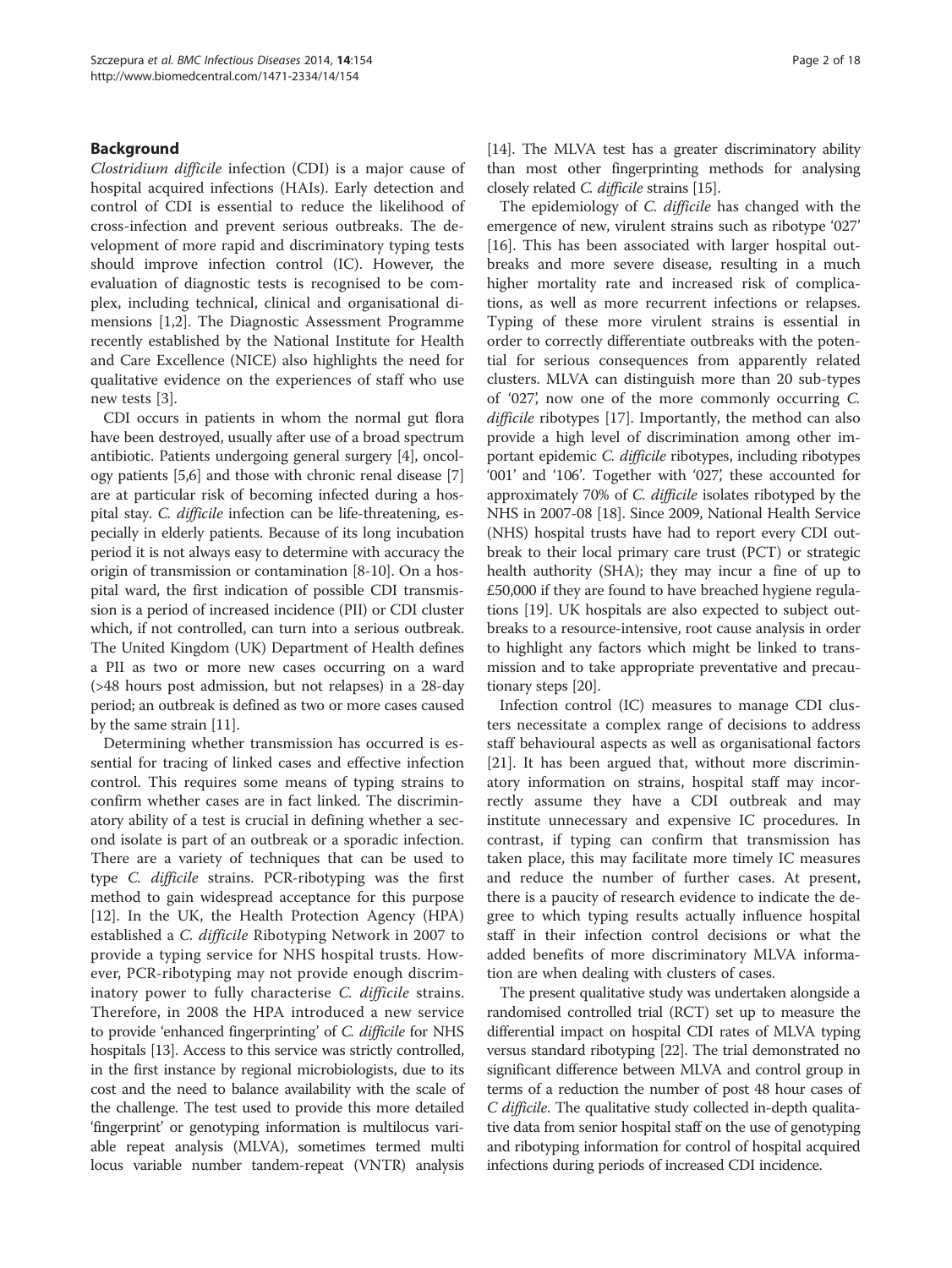### **Methods**

A total of sixteen hospitals were recruited to the main trial. All PIIs were identified and isolates sent for typing by MLVA or PCR-ribotyping. A 'test-impact' data collection form was attached to each typing result returned (see Additional file [1\)](#page-16-0). This short questionnaire requested information on whether, as a consequence of the typing information, any infection control actions were initiated, or whether any actions had been stopped. The questionnaire also asked respondents to categorise the degree to which each typing result had aided infection control management (strongly agree, agree, disagree, strongly disagree). Hospitals involved in the trial followed their own protocols for initial identification of C. difficile toxin-positive patients and subsequent infection control procedures for CDI [\[22](#page-17-0)].

A qualitative study was undertaken alongside the main trial in order to explore test utilisation in greater detail. All hospital trusts recruited to the RCT were invited to take part in the study. Lead microbiologists in each trust were sent an information sheet about the study and asked whether they, or another suitable member of the hospital's infection control staff, would be prepared to be interviewed. Interview trusts were selected using maximum variation sampling to ensure that their characteristics were representative of the whole trial population [[23](#page-17-0)]. The final sample comprised eleven trusts covering a total of 20 hospitals.

A topic guide (Table 1) was developed based on analysis of test-impact forms and piloted before use. Interviewees were sent the topic guide prior to interview together with a breakdown of their trust's test-impact responses over the time period of the trial (April 2010- April 2011). The qualitative study was conducted at the end of the trial period (July-September 2011) in order not to influence trial outcomes. Participants were free to choose the date and time for their interview. All interviews were undertaken by the same person (a senior researcher with over twenty years' experience of evaluating diagnostic tests). Interviews, which lasted 45 – 90 minutes, were audio-taped with the participants' consent and later transcribed verbatim. Each participant was allocated a study number to ensure confidentiality. Additional notes on the interviews were taken by the interviewer.

Transcripts were analysed using framework analysis [[23\]](#page-17-0) supported by NVivo-8 software package [[24\]](#page-17-0). Two researchers examined the material using a qualitative thematic approach (the senior researcher and an experienced qualitative researcher). Analysis involved comparing different interviewee's accounts with one another, and coding responses into recurring themes capable of accommodating all the data [[25\]](#page-17-0). Close analysis of the transcript data identified a number of sub-themes. These were then grouped under a number of over-arching categories or 'super-ordinate themes'. In cases where the researchers failed to agree either the categorisation was discussed until agreement was reached or the coding frame was modified to accommodate the new data. At this stage of the analysis sub-themes might exhibit elements which meant they could be placed in more than one category, indicating the inter-relatedness of some themes. In these cases, one super-ordinate theme was identified and, if necessary, certain elements of the

| Interview topics                             | <b>Ouestions to ask</b>                                                                       |
|----------------------------------------------|-----------------------------------------------------------------------------------------------|
| Ribotyping history                           | When first offered a ribotyping service                                                       |
|                                              | Benefits of ribotyping when dealing with periods of increased CDI incidence                   |
|                                              | Weaknesses of a ribotyping service                                                            |
| MLVA typing service                          | Has/would access to more rapid MLVA information be of added benefit and, if so, how?          |
|                                              | What factors, if any, have limited value of MLVA information? (MLVA Group only)               |
| Initiating ward closures                     | You reported XX ward closures as a result of ribotyping/MLVA typing result                    |
|                                              | Explain decision-making process for initiating a ward closure.                                |
|                                              | How has/could ribotyping/MLVA typing influenced decision-making in this area                  |
| Initiating extra cleaning                    | You reported XX instances of extra cleaning as a result of ribotyping/MLVA typing             |
|                                              | Explain decision-making process for initiating cleaning changes.                              |
|                                              | How has/could ribotyping/MLVA typing influenced decision-making in this area                  |
| Stopping ward closures/extra cleaning        | Value (if any) of ribotyping/MLVA typing in preventing ward closures or changes in cleaning   |
|                                              | How ribotyping/MLVA typing influences decision-making                                         |
| Changes to audits of practice/staff training | Please explain decision-making process in the areas of audits of practice and staff training. |
|                                              | How has/could ribotyping/MLVA typing influenced decision-making in these areas                |
| Other changes                                | Changes which could improve value of typing information further in infection control and why  |

#### Table 1 Interview topic guide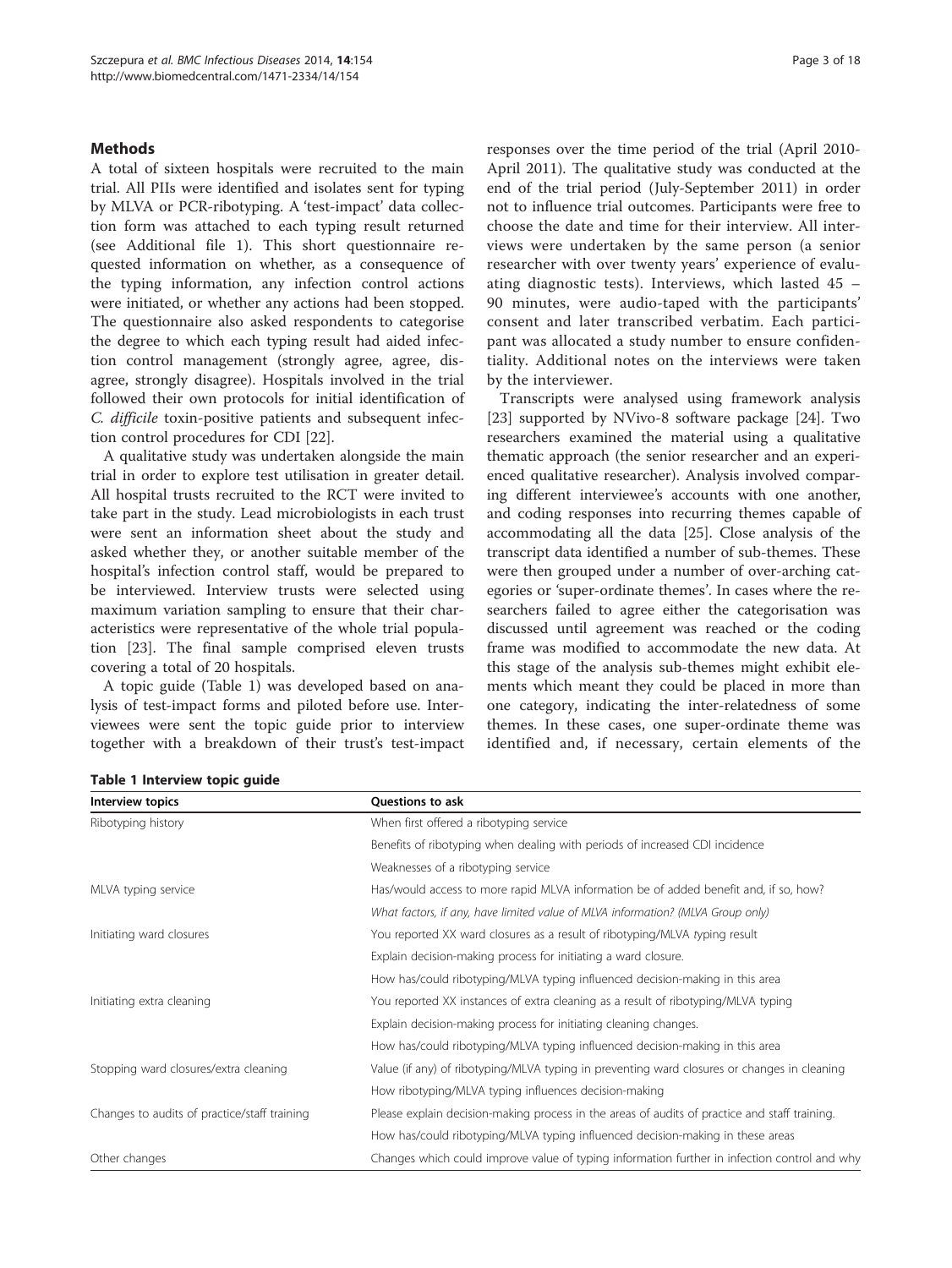sub-theme and the associated quotations were assigned to a different sub-theme. Theoretical saturation was considered to have been reached once no new theme emerged [[23](#page-17-0)].

The research study was carried out in compliance with the Helsinki Declaration [\(http://www.wma.net/en/30pub](http://www.wma.net/en/30publications/10policies/b3/index.html) [lications/10policies/b3/index.html](http://www.wma.net/en/30publications/10policies/b3/index.html)). Ethical approval was received on 08/01/2010 (reference number 10/H1202/3) from the Black Country Research Ethics Committee which had UKCRN approval; R & D approval for all 16 trusts was also obtained.

## Results

### Characteristics of interview sample

Eleven hospital trusts agreed to participate in the qualitative study; five were in the intervention group and had experience of MLVA and PCR-ribotyping and six were control sites with experience of ribotyping only. Hospitals identified 15 staff who performed an infection control role in their trust for interview. These included eight directors of infection prevention/control, six consultant microbiologists and one nurse member of the hospital infection control team. Table 2 shows that the trusts in which individuals were located were representative of the whole trial population in terms of size (number of beds) and on-site access to hospital isolation facilities.

Table [3](#page-5-0) provides an overview for the whole trial population in terms of the types of effects reported on trial test-impact forms. Overall, 16% of tests were reported to lead to additional cleaning measures, 12% to further audits of practice and 12% to additional staff training. The activity most often stopped was a planned audit of practice (20% of tests), followed by cleaning (10% of tests). Test-impact response patterns for trusts recruited to the qualitative study were similar to those reported by all the trusts in the trial.

The two trial groups exhibited no difference in time from PII to receipt of samples in the typing laboratory (14.0 and 14.4 days for control and MLVA group

respectively). However, laboratory turnaround time was significantly shorter for MLVA samples (5.3 days compared to 13.6 days for PCR-ribotyping;  $p < 0.001$ ).

#### Common themes emerging from interviews

An overview of the sub-themes drawn out from the transcript material is presented in Table [4](#page-5-0). These were organised under four super-ordinate themes. Interviews focused on the factors which influenced infection control measures in their trusts and the added value of typing results when dealing with PIIS. In addition, intervention trusts were asked to consider their experiences of MLVA and compare this with the previous ribotyping service. In the PCR-ribotyping group, interviewees were asked what they considered might be the benefits of access to more rapid and discriminatory MLVA typing.

### Theme 1: context

In all interviews, the changing context was highlighted as an important factor influencing approaches to CDI control, with three main underlying sub-themes emerging.

Sub-theme: fall in numbers of CDI cases Interviewees in both groups (MLVA and ribotyping) commented on a recent fall in UK numbers of CDI cases. This was perceived to have had both positive and negative impacts. It had made control of CDI more manageable in the trust while, at the same time, reducing the usefulness of typing tests because the hospital was no longer faced with such a large number of PIIs:

It sort of falls into two time frames… One where we were clearly dealing with higher numbers than we are now, in which case it [typing] was really quite useful. I think the past 12 or 18 months it's become much less so…because the incidence has fallen considerably [4: Ribotyping Trust].

Set against this general trend of falling CDI numbers, an increase in faecal samples sent to the hospital laboratory

| Table 2 Characteristics of trusts participating in interviews vs. all trial trusts |                 |  |
|------------------------------------------------------------------------------------|-----------------|--|
|                                                                                    | Interview group |  |

|                                                          | Interview group |            | <b>Trial population</b> |            | All trusts |
|----------------------------------------------------------|-----------------|------------|-------------------------|------------|------------|
|                                                          | <b>MLVA</b>     | Ribotyping | <b>MLVA</b>             | Ribotyping | in trial   |
| Number Trusts Interviewed                                | 5               | 6          | <b>NA</b>               | <b>NA</b>  | <b>NA</b>  |
| <b>Hospital isolation facilities</b>                     |                 |            |                         |            |            |
| Average bed size                                         | 1,056           | 977        | 922                     | 912        | 902        |
| Single rooms with en-suite (% total beds)                | 10%             | 10%        | 14%                     | 13%        | 12%        |
| Single rooms without en-suite (% total beds)             | 10%             | 6%         | 10%                     | 7%         | 5%         |
| Average typing test requests over 12 months              |                 |            |                         |            |            |
| Test requests (mean number/trust)                        | 56.0            | 61.5       | 66.8                    | 58.6       | 50.4       |
| All post 48 hr C difficile cases reported over 12 months |                 |            | 814                     | 868        | 1,682      |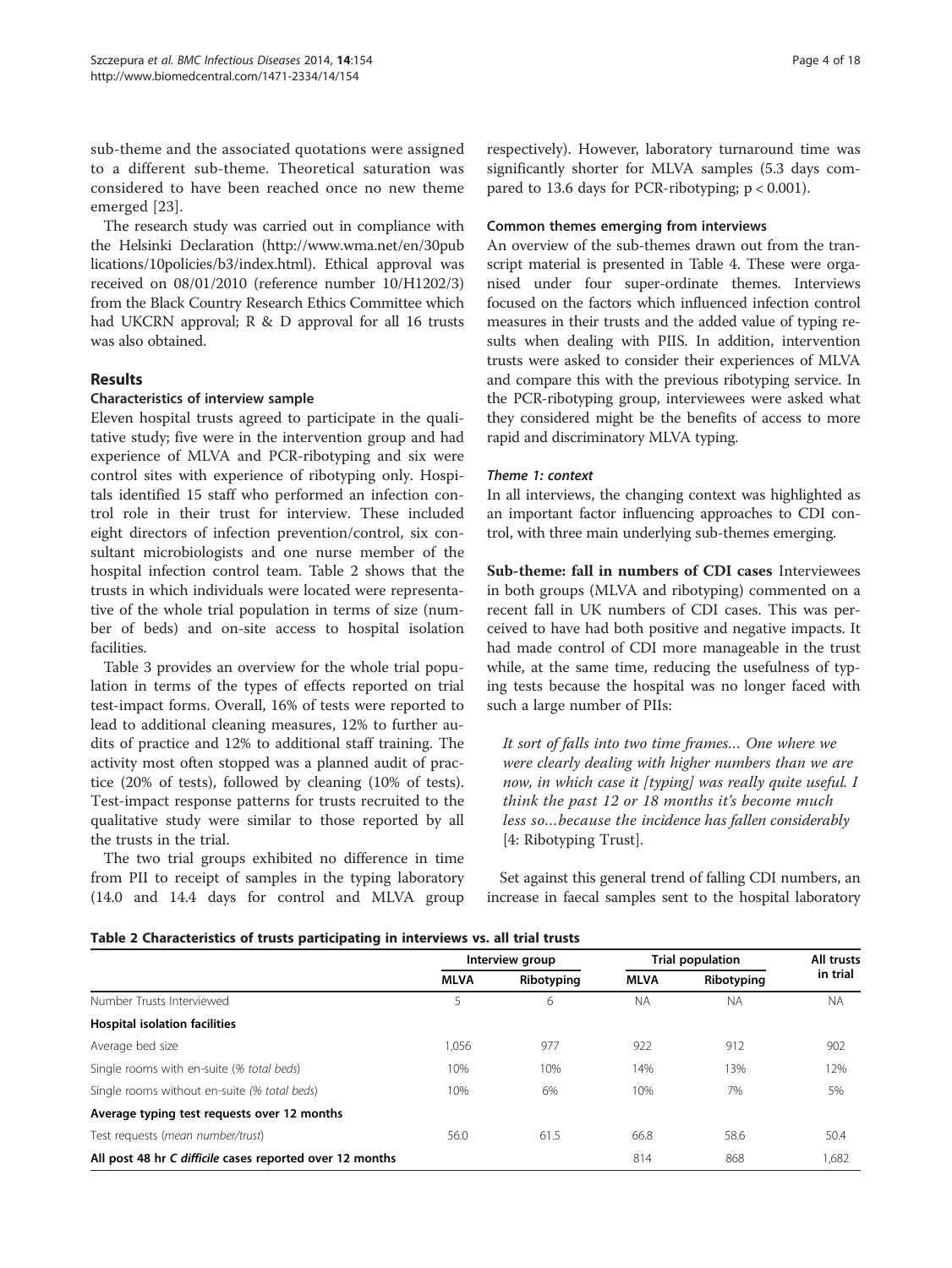| Impact on infection<br>control activity | Percentage typing<br>results reporting effect (%) | Type of effect reported** (% all typing results) |                 |                      |                   |
|-----------------------------------------|---------------------------------------------------|--------------------------------------------------|-----------------|----------------------|-------------------|
|                                         |                                                   | Cleaning                                         | Ward<br>closure | Audit of<br>practice | Staff<br>training |
| All IC activities                       | 45                                                | 26                                               |                 |                      |                   |
| IC activity started                     | 23                                                | 16                                               |                 |                      |                   |
| IC activity stopped                     |                                                   |                                                  |                 | 20                   |                   |

#### <span id="page-5-0"></span>Table 3 Direct impact of typing test results on infection control (IC) activities\*

\*Reported in 244 test-impact data collection forms attached to typing results over period April 2010 – April 2011 (120 ribotyping & 124 MLVA). \*\*More than one type of change may be recorded per test-impact form.

might be triggered by local factors. Against small background number this could lead to an apparent rise in CDI incidence which was confusing. Factors mentioned in interviews included audits by infection control teams which led to apparent increases in the number of CDI cases in a hospital:

[infection control nurses] remind them to send samples and then, you know, you get more samples, and you get more positives, and it's almost a vicious circle. So I think there's some sort of false clustering as well which makes things very, very confusing [5: Ribotyping Trust].

At the same time, a decrease in overall CDI incidence did not necessarily lead to resource savings because the remaining cases might now be explored in greater detail:

I think that's what happened is that the numbers of cases of C. diff have dropped, so the amount of time we have put into each area, or each case, is substantially more [27: MLVA Trust].

Sub-theme: Low transmission rates Almost all interviewees pointed out that typing had identified that most PIIs did not involve linked cases, with 72% of PIIs in the trial (a similar percentage in both arms) shown not to be related. A growing expectation that this would be the case was considered to have influenced the value of typing information in decision-making:

Well I think it's been fascinating because our results have shown that clusters of similar types almost never occur… I'd have said that by chance we should have had more the same than we had  $-$  they are always different.…I mean I can't give you the exact figure, but the number of times they've come back the same has been so small it's almost as if, you know how Gregor Mendel fixed his result, I'd have said by chance we should have had more that

Table 4 Thematic categories & associated sub-themes from in-depth interviews

| Super-ordinate theme | <b>Descriptor</b>                                                                                                         | Containing these sub-themes               |  |
|----------------------|---------------------------------------------------------------------------------------------------------------------------|-------------------------------------------|--|
| 1 Context            | Internal trends and changes in external environment                                                                       | a) Fall in numbers of CDI cases           |  |
|                      |                                                                                                                           | b) Low transmission rates                 |  |
|                      |                                                                                                                           | Requirement to report outbreaks           |  |
| 2 Test process       | Factors associated with the test itself which inhibit or facilitate<br>utilisation of typing test results in the hospital | a) Routine hospital protocols             |  |
|                      |                                                                                                                           | b) Timing of results                      |  |
|                      |                                                                                                                           | c) Optimum lab turnaround time            |  |
|                      |                                                                                                                           | d) Process time in hospital               |  |
|                      |                                                                                                                           | e) More discriminatory typing information |  |
|                      |                                                                                                                           | f) Understanding MLVA results             |  |
|                      |                                                                                                                           | g) Confidence in MLVA results             |  |
|                      |                                                                                                                           | Organisation of typing test requests      |  |
| 3 Infection control  | Interface between typing test result and specific infection control measures                                              | a) Ward cleaning                          |  |
|                      |                                                                                                                           | b) Ward closure<br>c) Audit of practice   |  |
|                      |                                                                                                                           |                                           |  |
|                      |                                                                                                                           | Staff training                            |  |
| 4 Indirect benefits  | Effects not related directly to individual cases, including potential benefits                                            | a) Organisational culture                 |  |
|                      |                                                                                                                           | b) Reassurance/confidence building        |  |
|                      |                                                                                                                           | Epidemiological value                     |  |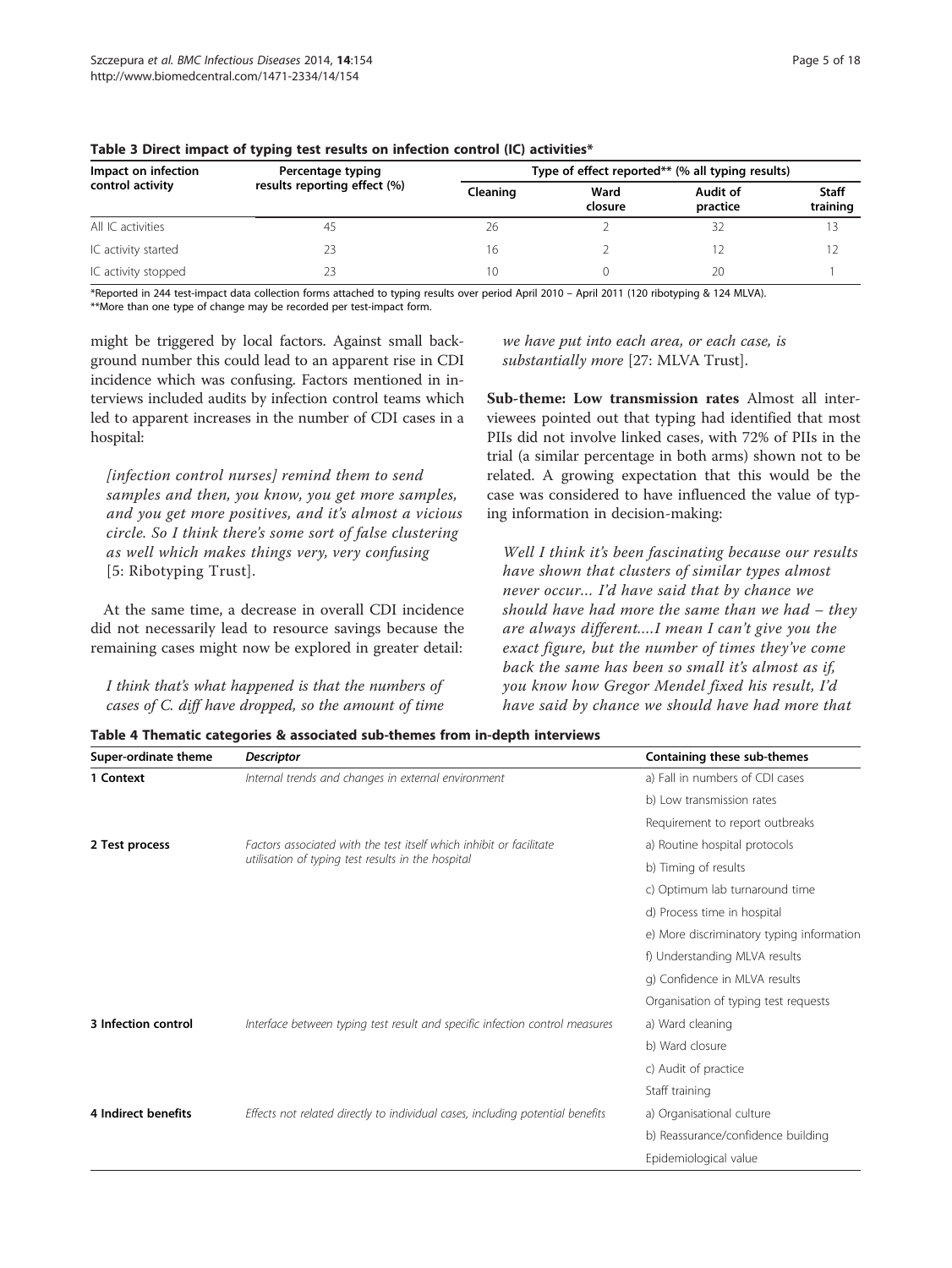were the same than we had. They are always different [2: Ribotyping Trust].

I think there was only one occasion where I think we had similar VNTR [MLVA] type on … one of our wards. Two cases, but apart from that most of the time anyway we have sent stuff over to you then it came back as different ones. [17: MLVA Trust]

no I suppose the only thing, pragmatically now is that the numbers we're dealing with are now so low that it's almost not of academic interest. I mean just looking back at this month we've had three hospital attributable cases of C. diff, three different wards, probably two of them well came in with it [104: Ribotyping Trust].

Sub-theme: requirement to report outbreaks Because more discriminatory MLVA tests identified fewer cases as linked, trusts perceived this as of direct financial benefit. This reduction in the number of outbreaks identified meant that fewer had to be reported to the PCT or SHA. In its turn, this reduced the trust's exposure to possible fines:

Obviously if they [PIIs] are outbreaks then PCT come into action and then we send the reports. So if the PII is not confirmed as an outbreak it's a bit of a [financial] relief to us. … Especially when .. at the end of the year we calculate how many PIIs we declared how many were outbreaks. Last year we had 50% reduction in outbreaks - more than 50% reduction [22: MLVA Trust].

Equally important, it could also reduce the hospital's workload because effort was not wasted unnecessarily on non-serious incidents:

…and if it's called a definite PII then it becomes a serious incident, 'serious untoward incident'. That gets reported to the SHA and the SHA would like to report all of these as serious but it's a lot of work. We would like to know what the typing is first before, before you escalate. Because otherwise you give them a whole load of things but then you have to de-escalate and it's an awful lot of work for our risk team [66: Ribotyping Trust].

### Theme 2: test process

Inevitably, infection control decisions are complex and do not depend solely on typing test information. Interviewees were asked to describe the degree to which typing results actually influenced their management of PIIs or CDI clusters. They were asked to consider any factors, including test characteristics, which had limited or enhanced this impact.

Sub-theme: routine hospital protocols Interviewees considered that the initial decision of whether to initiate infection control measures could not be directly driven by typing results. Instead, both groups reported that once a PII was identified in their organisation, control measures were triggered by pre-existing hospital protocols. This was viewed as inevitable in a situation where test turnaround time could be longer than average patient length of stay:

We've instituted a much more standard approach….. we use this horrible phrase 'special measures' so that we actually put heightened infection prevention input into a ward where we have two cases within a 28 day period irrespective of what the ribotyping ultimately reveals which is why …. the answer to the questionnaire has always been 'no it hasn't made any difference' [12: Ribotyping Trust].

In some situations, control measures might even start with the first confirmed case, rather than waiting for a PII because ICD numbers were now so low. This could further limit the direct impact of typing:

Whenever we test if there's a positive on any of them we react exactly the same way. So we inform the ward, we inform the consultant, yep, we'll do an RCA [root-cause analysis], and because we're at the numbers now where we can you know do a meaningful RCA on each one..... we'll do a full root-cause analysis [37: MLVA Trust].

And what we tend to do now is we have what we call a 'slice of PII' here. Which is you have a single case what we do is we go down at that stage and check the ward environment, then cleaning it triggers an automatic intervention to try and go and see if there are any things that we should be worried about at that stage. Because if we've got a case we want to make sure that our standards are high, although it might be too late. Then if we get two cases we automatically go and review everything and we do a terminal clean of the ward [100: MLVA Trust].

When we've got someone who's got C. diff then they're a very high priority to get a side room and that side room is cleaned daily with Actichlor Plus and then ideally we've got in our plan once a week the C. diff patients in a side room are moved to another side room, and the side room moved from gets cleaned with hydrogen peroxide. [43: MLVA Trust].

Sub-theme: timing of results All interviewees identified laboratory turnaround time as the main factor limiting the direct use and value of typing results. This was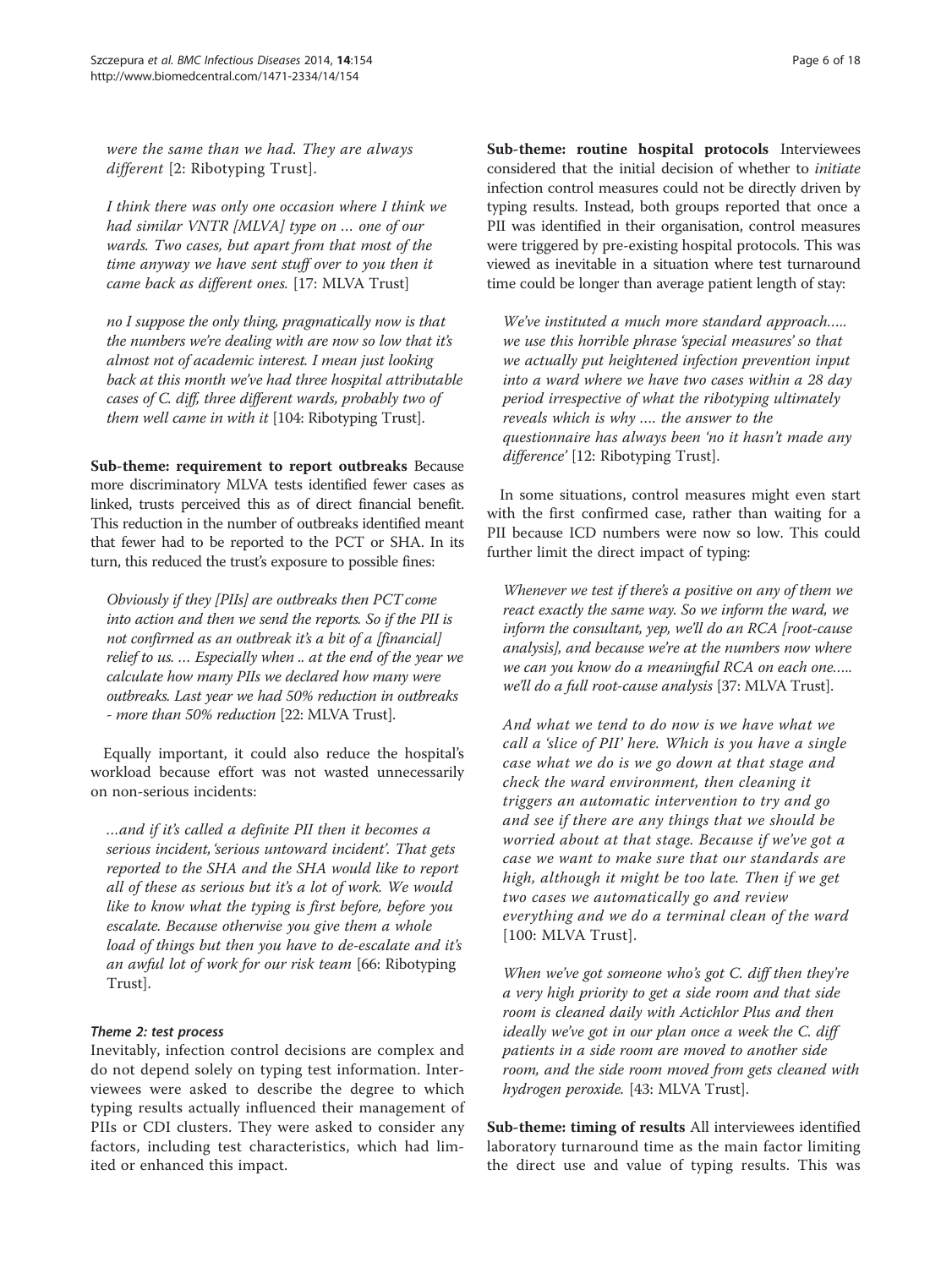true for MLVA as well as for the slower ribotyping service:

You'd usually make your decision and then when the ribotyping comes back, hopefully, it would confirm that you'd done the right thing [11: Ribotyping Trust].

If we get real time, I mean … if I could get the help quickly, urgently then probably it would really help for making those decisions really. … Because um even though this service was quick, it's not quick enough to sort the things out [48: MLVA Trust].

In terms of how it actually helps us manage the outbreak, it doesn't help us in real-time because we don't get the results back in real-time [6: Ribotyping Trust]. I think the information obviously is not timely enough ..yes it's a retrospective system [7: Ribotyping Trust].

The time taken for typing the more rare ribotypes could prove to be quite lengthy:

The other [thing] was the delay for some of the rarer ribotypes. So we actually had a couple of instances where um we were anxious, the people I think rather than me, were anxious to be reassured whether these were or not the same um and we couldn't provide them with that information because of the delay [97: Ribotyping Trust].

Interestingly, some interviewees reported that, over time, there was a growing confidence that CDI cases would prove not to be linked. This had reduced the perceived need for rapid typing information. Instead, results were used to provide reassurance:

I suppose initially the main weakness was the time delay in getting the results back…..as this has gone on we have come to be, I don't know, maybe falsely confident that they won't be the same so it doesn't really matter that it takes a bit of time [8: Ribotyping Trust].

But most of the time it turns out to be different VNTR [MLVA] types. So it was quite useful to reassure ourselves that it's not a problem with you know … most might be sporadic cases really [45: MLVA Trust].

Other interviewees remembered examples where a typing result had surprised them, but the turnaround time had limited its usefulness:

…and to my surprise you know when we got the result back there did seem to be on-going transmission and that really focused management. But it would

have been so much nicer to have been more timely [57: Ribotyping Trust].

Sub-theme: optimum lab turnaround time When asked to identify an ideal laboratory turnaround time, most interview subjects selected somewhere in the range 2-3 days. The average turnaround time recorded for the MLVA test (5.3 days) was nearly double the upper limit; and the 13.6 days recorded for ribotyping during the trial was almost five times higher:

I don't think it does need to be real-time. But … if we were able to get it sooner maybe we could change what our interventions were. So, perhaps if we know we're going to get typing back in 2-3 days maybe there's something in our standardised set that we might hold off on doing, or do differently. But again it's speculation. [90: Ribotyping Trust]

You know, within 48 hours you can wait for a result. I think anything much longer than that you know you got a problem… [60: Ribotyping Trust]

However, for some respondents even a 24 hour turnaround time might be too slow:

At the moment I'd be really nervous around doing that [holding off action]. I think I'd be more comfortable around 24 hours. … I mean if we could have it in 24 hours then you're gonna say okay you're at risk here let's just wait and see what [the result shows]. [21: MLVA Trust]

At the same time, hospital staff were clearly aware that such turnaround times might not be practicable with current technology:

Well, in an ideal world…..you would want the turnaround time within a day. I know that's absolutely not possible because you would have to grow things… [10: Ribotyping Trust]

It was also acknowledged that expectations for a more rapid turn-around time with MLVA might in some cases not be met because of a necessarily drawn-out testing process:

And sometimes one loci didn't work, this didn't work, and then you had to repeat it. So, it [time] was very much marginal difference between the two [MLVA and ribotyping] [16: MLVA Trust].

Sub-theme: process time in hospital Some respondents pointed out that a reduced turnaround time in the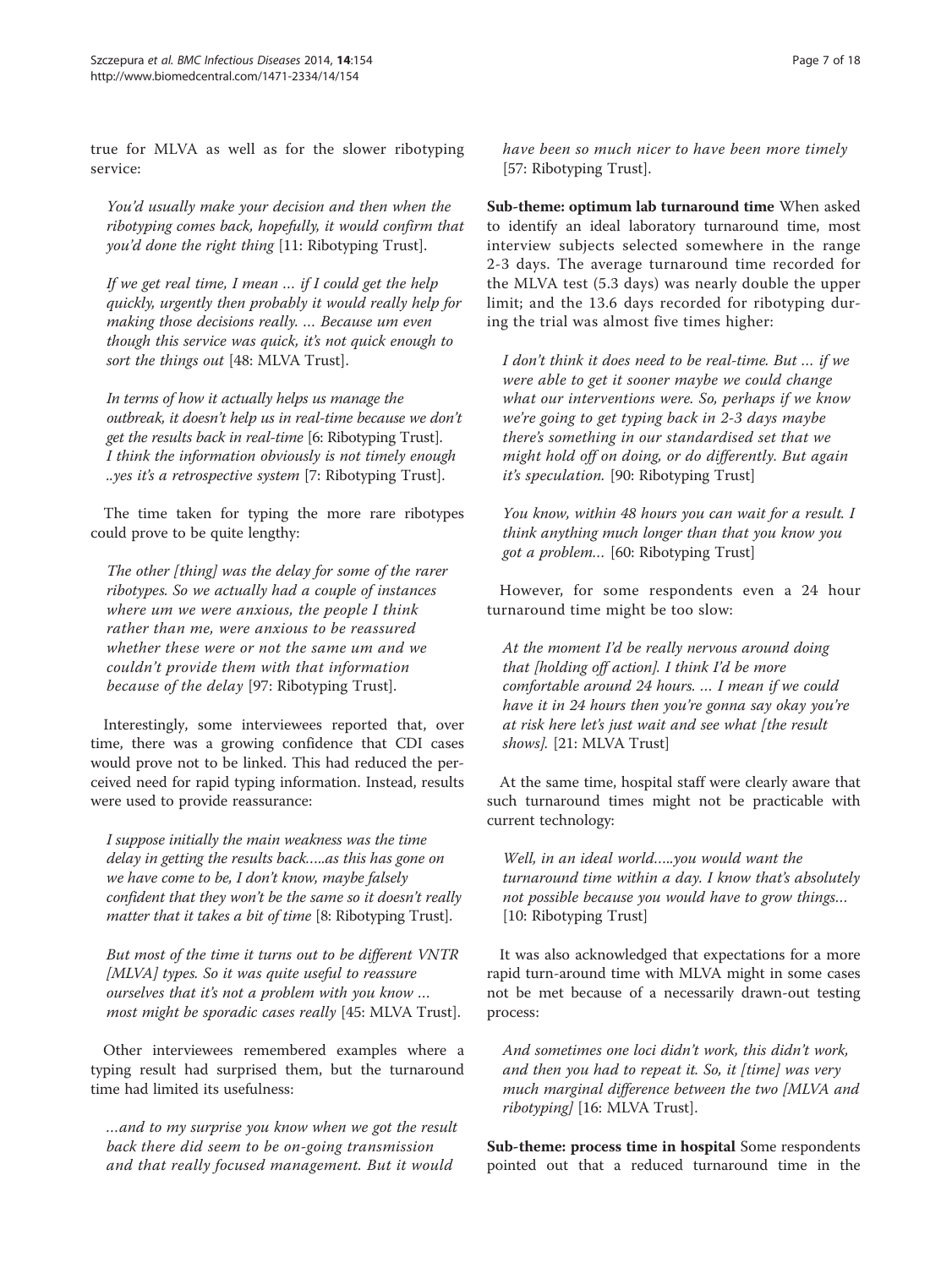typing laboratory might still be of limited benefit. This was because of the extended time spent in the hospital prior to a sample being sent for typing. In the trial, an average period of two weeks was recorded from identification of a PII to receipt of samples in the central typing laboratory for both test groups. Some hospital staff were not always aware of the timelines:

By the time the results come back it's all ancient history. … when we're requesting it, it's quite retrospective already. They [patients] may be three or four weeks apart in time and we take a week to pick it [CDI] up. So by the time you get the typing results back the ward staff can't even remember … [9: Ribotyping Trust].

It does sometimes seem to take quite a long time to get the results back. Some of this [overall time] might be due to being rather tardy in sending them off in the first place, I don't know. I've got all that side of things taken care of by other members of staff so I don't even have to initiate it now, and therefore I don't necessarily know how timely it's done [52: Ribotyping Trust].

Sub-theme: more discriminatory typing information A far higher percentage of MLVA typing results (41%) than ribotyping ones (10%) were rated 'strongly agree' in terms of the value recipients placed on their usefulness in aiding the management of a PII. It appears that, for MLVA, the more discriminatory information provided was of more value than any reduction in laboratory turnaround time:

I'm very much impressed by the sub-type more than the rapid … .er the rapid perhaps didn't help very much, really in terms of management [35: MLVA Trust].

Respondents also explained that the value of MLVA typing information was greatest for more common ribotypes, where the previous test had been unable to discriminate, rather than for rarer ribotypes:

I think 30-40% of our strains are 027 s. So if you get a few 027 s together, and you don't know the sub-type, then you think well oh .. we know there's a whole variety of things in there … then you're much more worried about what's actually going on. I think when you got a rare ribotype it's less, yeah, it [MLVA] doesn't add that much more of value.... [14: MLVA Trust].

The biggest [advantage] would be things like the '020' strain because that's quite common for us to see quite a few people '020' occasionally. Now sometimes it's '005' um so now we've got say three cases and we don't know. It would be nice to go further and say are they definitely related [65: Ribotyping Trust].

The enhanced ability to discriminate strains was also viewed as a distinct advantage when there was a larger outbreak or where an extended incubation period was in operation:

The sub-typing was something which helps, especially if there's a large outbreak..... like in our renal unit last year, we had five or six cases and it was getting quite difficult and I think at that point VNTR [MLVA] really helped to say, there were only two or three which were a linked sub-type [18: MLVA Trust].

So the incubation period can be quite prolonged… we're worried that we might have problems up front and then people are dispersing all around …. Yes that typing was really useful, we learnt an awful lot from that and I've never seen something so clear cut as that [20: MLVA Trust].

Sub-theme: understanding MLVA results Although the regional laboratory provided an interpretation of MLVA results, local hospital staff still viewed the new test information as less straightforward. This meant that, unlike ribotyping, consideration of MLVA results often could not be delegated to more junior laboratory staff:

It helps when she draws the [MLVA] trees and everything, and to actually say yes this is linked, to beautiful coloured pictures .. yes but for the common person in the lab and a quick result, and quick understanding the ribotyping is on your face, you just know it [36: MLVA Trust].

Yes I don't think our laboratory staff should [be] involved in those results of VNTR [MLVA] so it's just like a Consultant Microbiologist, a Senior Lab Manager, or those people, and I think it's okay for us, yes…. [47: MLVA Trust].

As it gets more complicated understanding the relatedness … it gets beyond me. Some of these other typing things. Is this a true difference or is it something that could have happened to the organism? [31: MLVA Trust].

The ability to distinguish a recurrent CDI infection or relapse from a new infection was also important, although interviewees questioned whether even MLVA could distinguish this:

And when we say it's a relapse what is our confidence that it's the same strain as they've had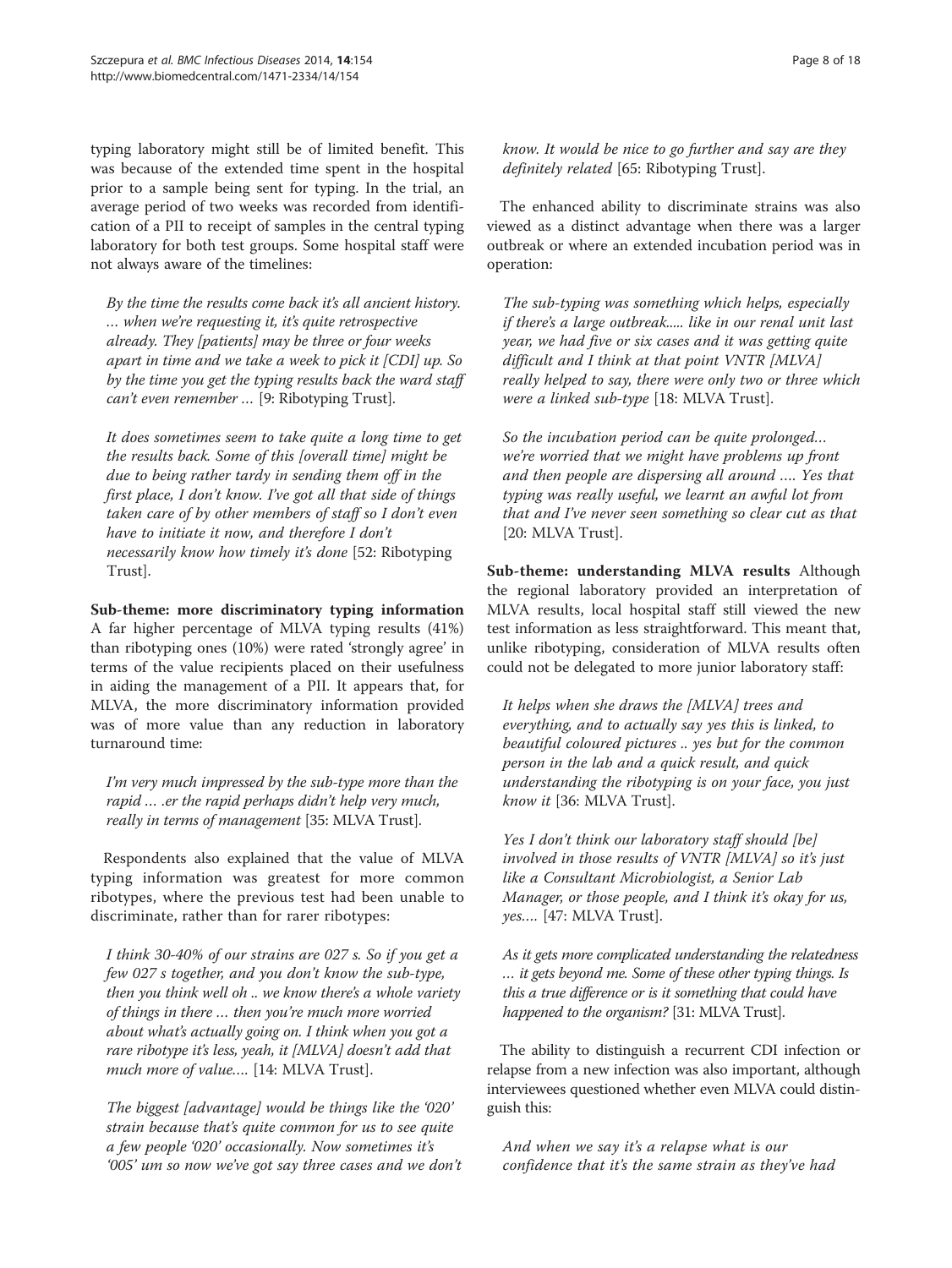before. What's to say they can't have a different strain, I mean we call it a relapse but how do we know it's a relapse of the same strain every time. I think it's quite complicated actually, it's not like dealing with, you know, MRSA outbreak on a ward [33: MLVA Trust].

Often what was wanted was a simple 'yes' or 'no' answer:

Because I mean now we're here and we're looking at people who are doing sequencing and clearly every germ is different from every other germ, so there's a point at which you know you have to say well we don't want to know you know there is stuff mutated … but something that tells us you know that it's likely to represent transmission and that it's unlikely …you know. [61: Ribotyping Trust].

Sub-theme: confidence in MLVA results In some instances, an MLVA test which indicated that cases were not linked might be questioned because of worries over sampling. This reduced confidence in the typing result and led to action based on the number of CDI cases:

You know sometimes when you get the typing [MLVA] results back they're all different but you suddenly have this massive, four or five cases on a ward and … you know… I suppose one of the worries is that when you've got somebody with C. diff is it actually you've just got a pure clone of one strain or is it actually because only one colony is picked off…. and I think so irrespective of the typing results if you get a blip and it's beyond what you expect you go in there hard.... [15: MLVA Trust].

In other instances, if ribotyping and MLVA results disagreed, MLVA might not be believed and an outbreak recorded, especially for rarer ribotypes:

I'm just trying to remember where ribotyping was same and VNTR [MLVA] was different and we didn't call the outbreak… in fact the reverse has happened. This year VNTR called it different and ribotyping called it same and we still called it an outbreak, and that was '005'. Obviously the VNTR doesn't have much experience with '005' and we felt that this is quite unusual to have two on a ward … and then to have a slightly different VNTR … and we just didn't feel confidence in their VNTR typing for that one. So we've felt that it looks clinically as .. as an outbreak and it fits in with the ribotyping, we will go ahead with the outbreak, and we called it as an outbreak, regardless of the VNTR [36: MLVA Trust].

Sub-theme: organisation of typing test request The process within a hospital trust for organising the typing test request was not necessarily straightforward. In some trusts, typing requests were managed entirely by a Consultant microbiologist. In these cases, interviewees appealed for a simpler and less time consuming request mechanism:

Yes in my organisation, the Biomedical Scientists on the bench didn't do the request for the typing. It actually went to a Consultant which is all very well. But I would find if I wanted to send three or four off it would probably take me near on three quarters of an hour, going in and out of each form. So, yes … the simpler the requesting mechanism the easier and perhaps if you are sending three or four could he just put it on one form or something [62: Ribotyping Trust].

In one trust, the assumption that a senior Consultant would need to complete requests for MLVA tests was reported to have limited requests to the new typing service:

I think that I was never really organised enough to, um we didn't set up a system so I was talking to one of my colleagues in another hospital who has used it extensively. Unfortunately this was very recently and he said oh that's fine, and all I had to do was tell the people in the lab send this one off, and this one off, and it was done. And I never put that in place, and I always kind of assumed that it would be totally my responsibility to do it all and therefore it never got done… [40: MLVA Trust].

Even in cases where the consultant delegated the test request process itself to more junior staff, he or she might still have to support that member of staff in identifying appropriate cases:

He [junior] will be reviewing the log sheet on a sort of you know two or three times a week basis and if he sees pairs coming up, which sometimes I also spot them myself because I also look at the sheets every week and I'll send him an email saying have you spotted patients A and B or whatever, um so if he sees those occurring clusters of two on the same ward or connected to the same ward, within 28 days, he will then generate the request electronically and notify the laboratory that they are required to send off the isolates, so they get going digging out the specimens and sending them off [53: Ribotyping Trust].

Because of the complex process required to identify CDI samples for typing, one interviewee suggested that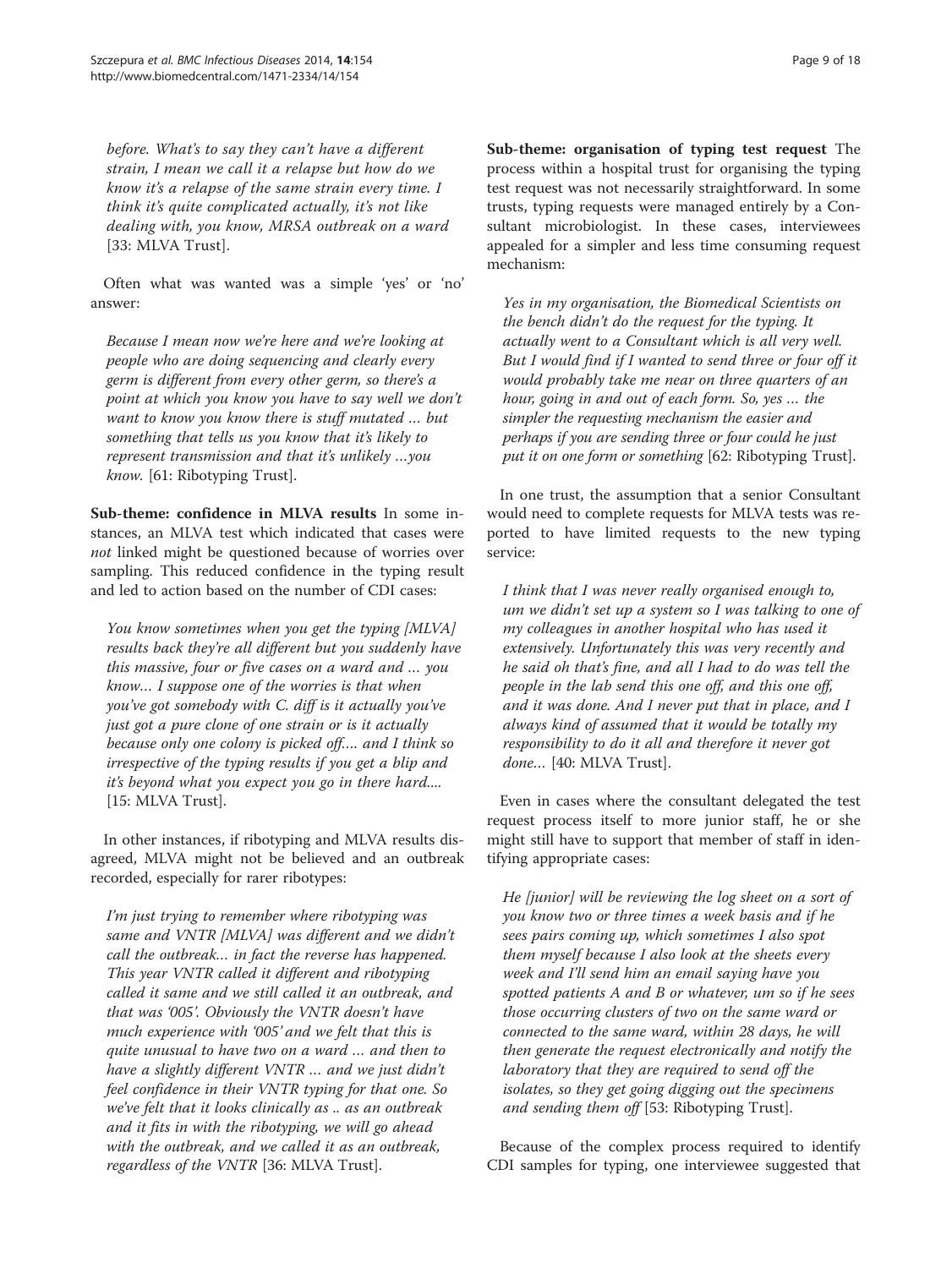it would be simpler if all C. difficile samples could be sent for typing:

The other thing that I would think would be potentially beneficial would be just to expand the typing so that it was done routinely because it's quite a lot of effort to try and work out which ones we should send and which ones we shouldn't send [95: Ribotyping Trust].

### Theme 3: infection control

As well as exploring factors which influenced the general usefulness of typing test information, interviewees were also asked to explain the impact of results on specific IC measures in greater detail. In particular, they were encouraged to explain why typing results did, or did not, influence IC decisions during PIIs. Certain common themes emerged in interviews on the relationship between PCR-ribotyping and MLVA information and decisions about specific IC measures. These demonstrated the complexity of decision-making and primarily focused on implementing more targeted control measures over a period of time.

Sub-theme: ward cleaning Interview groups explained that, rather than being driven by typing results, cleaning was routinely triggered by a PII. The process was predefined in some detail in all trusts, especially because contractors provide ward cleaning services:

We have a fairly organised schedule of cleaning that happens now anyway. All the commodes get cleaned with a sporicidal agent routinely; all terminal cleans are with a sporicidal agent …… and I would say pretty much all C. diff cases have been isolated as soon as they've been diagnosed and then they'd have a terminal clean at the end of that period. So, we're kind of doing the same thing regardless and the ribotyping didn't really influence what we were doing in the end [50: Ribotyping Trust].

There's a step change in the cleaning process so we have enhanced cleaning. Our cleaning contract is with [X: Company Name] and what we've negotiated with them is if there's two or more cases on a ward of any infection then we have enhanced cleaning. That will mean um they will use a different product but they'd also [do] it more frequent during the day. [72: MLVA Trust].

We do that [enhanced cleaning] for any patient who has C. diff who is left in a single room with an en-suite now that low numbers of C. diff. It's difficult in the winter when you've got flu, competing with it, and Norovirus. Yes, but we ... use the Sterinis  $[H_2O_2]$ 

machine in the side rooms after they've vacated the rooms [101: Ribotyping Trust].

Table [3](#page-5-0) shows that additional cleaning was the most frequent impact reported. Interviews indicated that the cleaning action recorded was usually fine tuning of the pre-defined cleaning protocols. This most often involved 'enhanced cleaning': either increased frequency of cleaning or a switch of product e.g. to hydrogen peroxide  $(H<sub>2</sub>O<sub>2</sub>)$ . In the smaller number of cases where typing results led to planned cleaning measures being stopped these usually involved not following through with a planned increase in frequency of cleaning or a change of cleaning product.

Although cleaning was largely governed by set protocols, more discriminatory information on CDI strains provided MLVA might trigger a closer subsequent look at a ward and this could lead to further actions, especially for wards with vulnerable populations:

But I think where it [MLVA] also helps us … getting that [sub-type] was you know it's still lurking there and you know you're missing a trick somewhere. Going down there, lot of things came out, lot of things … because of the type of patients they were … because these are people who spend more time in hospital than they do at home. So they bring in everything bar the kitchen sink. So that prevents proper cleaning. They then go into a side room, all the hospital equipment gets clean, they then come out with all of their contaminated belongings. And we got rid of all of that [28: MLVA Trust].

In cases where typing results confirmed an environmental problem, this could also be useful for negotiating extra cleaning hours or provide a lever for tackling longstanding estates issues:

On one occasion, the discovery that two cases who had the same VNTR [MLVA] type had occupied the same bed on the ward served as an eye opener to the ward manager and other staff in relation to the importance of adequate cleaning [44: MLVA Trust].

And the other thing I was going to say is that the environmental audit might reveal some estates issues and if the ward's on special measures we can use that as a lever to put pressure on the estates to resolve some of the issues that they might be loath to resolve otherwise [98: Ribotyping Trust].

Once you have the ribotype then you can quite confidently say that this is quite likely to be environmental, and we do want more cleaning hours in this ward [64: Ribotyping Trust].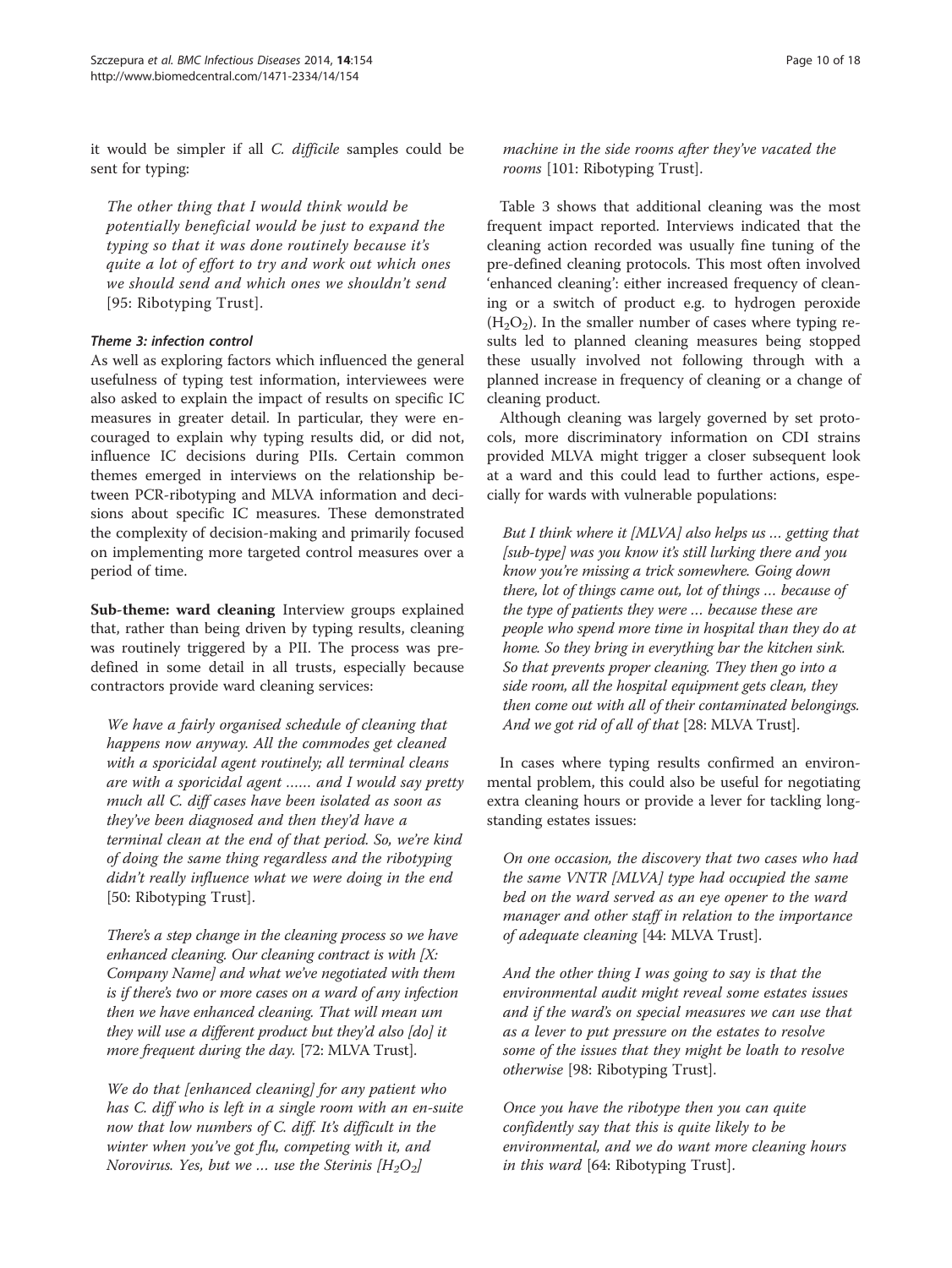In one trusts, because existing cleanliness indicators used in the cleaning contract were shown to have failed to provide early warning of problems, a new scoring system was introduced:

What we used to have, we've got [name of cleaning contractor] in here, but they've their own scoring system. If you look at the cleaning scores in this trust when they did it, all were between 97 and 99. […] So what was happening in this trust was that our early warning system, that there was a problem with the cleaning, was that we had a C. diff problem not vice versa. So, we have a vigorous system now where we performance manage and go around and look on the wards to make sure that they're getting decent ICNA [Infection Control Nurses Association] scores [30: MLVA Trust].

Sub-theme: ward closur Ward closure represents a major cost to hospitals. Thus, if typing information can help avoid unnecessary closures this will provide significant financial benefits. As Table [3](#page-5-0) shows, no-one indicated that a typing test had led to a planned closure being averted, but some interviewees did think this might be possible:

So, if we have some evidence that these cases are not linked then probably we wouldn't close the ward, or … I mean our actions will be slightly different. Not necessary everything will be different but this, this closing the ward is an issue [103: MLVA Trust].

In reality, although more discriminatory MLVA information on CDI strains was potentially valuable, in one case a planned closure was not stopped because of the persistent nature of the problem:

Somebody came to say to me, you know, why did you demand that ward was shut when they're four different types. I can't really say. But why do you do it when they're all the same type and its on-going. Well, that's bloody why, there's something on that ward which is gonna do patients in. And we haven't identified the force [32: MLVA Trust].

Also, once set in motion, ward closure could be very difficult to stop. Contradictory typing information might not avert a planned closure. Especially, if this had been decided on clinical grounds:

But for instance we, we recently had four cases of C. diff linked to our intensive care unit, which actually did lead to the ward being closed. […] The first time that had ever been closed in its history, and all the patients decanted. And we requested the VNTR

[MLVA], and we managed to get the VNTR back really fast and they were all different. So actually yes […] we got 48 hour results back on that and very, very quick. But even that didn't prevent the closure. Because the closure was done on clinical grounds with the number of cases. [92: Ribotyping Trust].

Table [3](#page-5-0) indicates that although typing results were reported to contribute to initiation of ward closures, this was relatively infrequent. An important factor emerging in interviews was a dramatic fall in CDI cases which reduced the need to close wards for this infection:

I mean the first thing to say is the C. diff numbers in this trust have fallen like a stone. Now is very, very different from what we did then when we were right in the thick of it. It's hard even to think back to that time because it's so different now. Every ward had got it. If we'd closed - with all the C. diff - the entire hospital would have just closed down. We got to the point where we were setting up a separate ward for C. diff cases. But that was just at the point where the figures were on the turn. And we never had to do it [49: Ribotyping Trust].

In interviews it became apparent that the definition of a 'ward closure' could range from complete closure and major refurbishment, especially if there was evidence of a persistent problem, to partial closure of consecutive bays. Typing information mainly contributed to decisions about partial ward closures:

Um I don't think we actually have ward closures as such. I mean, normally if we've had a PII then one of our first actions is to try to get hydrogen peroxide environmental decontamination on that ward… So although the ward might not have been closed technically, physically it has been closed because we're trying to empty enough beds to be able to um to be able to clear a bay and then decant patients and then clear a bay. [42: MLVA Trust].

Sometimes people have closed bays and things but generally you don't tend to do that unless you've got a huge problem. Now we did have a problem on one of the wards that was proved by ribotyping so it's an increased incidence and that ended up with the entire ward being completely gutted and refurbished. And we haven't had a problem since [80: Ribotyping Trust].

Interviews also identified variations between trusts in the requirement to implement a full ward closure. Such closures were more likely in hospital settings with limited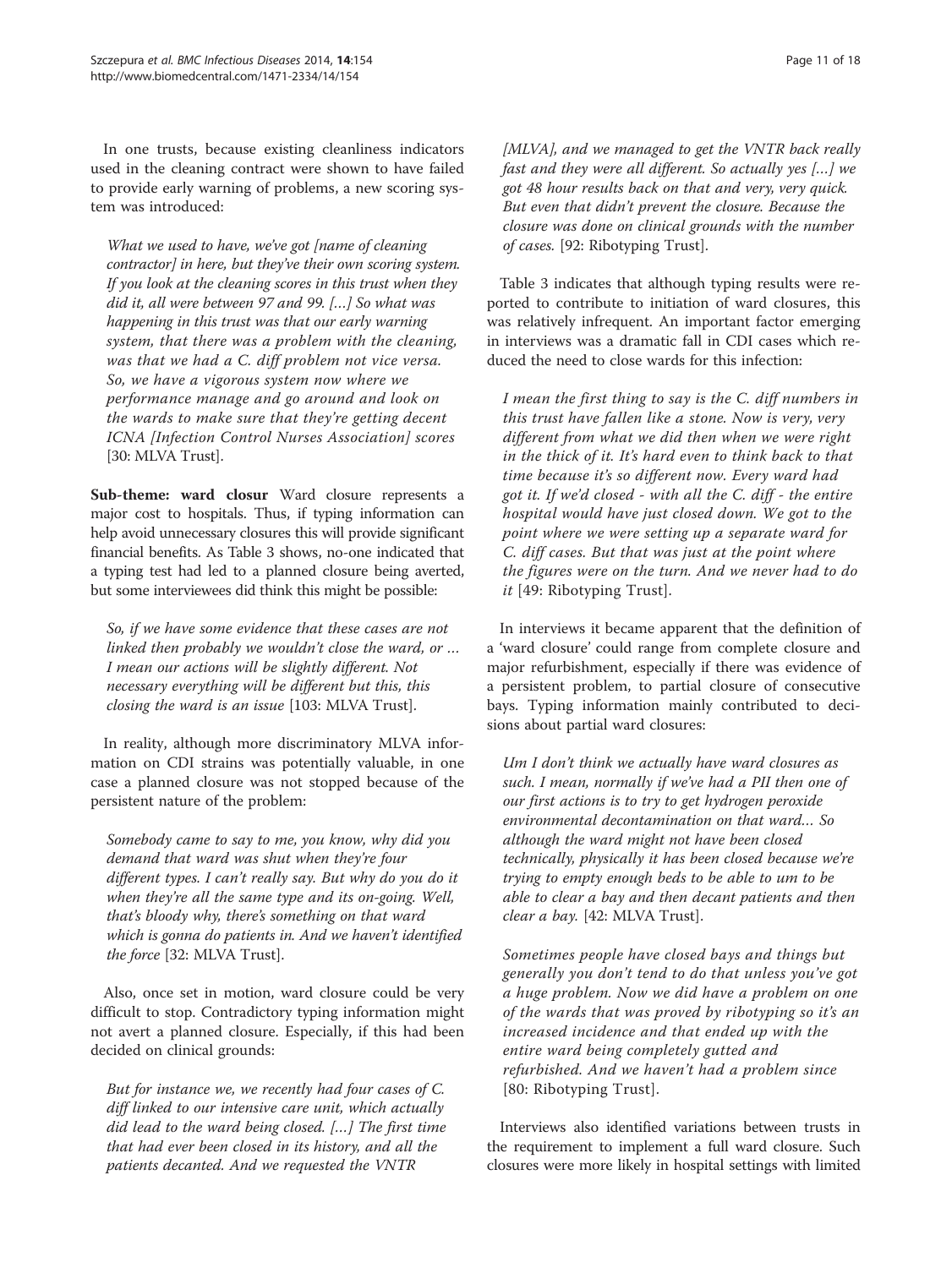isolation facilities because this meant isolating patients decanted from individual bays was difficult:

We only really did that once [closed ward] during the time the study was going on. And that was because we were in the old, it was actually in [Name of Hospital] where we had almost no isolation facilities and we had a suspicion that we had on-going spread that we weren't able to control. We've never done one yet [since moving to new site] because the numbers that we've had are much smaller and … because we've got much better isolation facilities [87: Ribotyping Trust].

Although staff were aware of the cost to the trust of ward closures, hospital capacity appeared to be a more important brake on closures:

And that [ward closure] is an expensive business and very time consuming [56: Ribotyping Trust].

Closing wards is never an easy business, and as the wards are, we're always being encouraged to have less and less beds, which is leading to huge problems. Yes, so you've got a higher occupancy rate which also has potential for increasing your C. diff rates, quite independently. But also its keeping wards closed when you haven't got the capacity [82: Ribotyping Trust].

One interviewee pointed out that even if the hospital policy required a ward to be closed and patients decanted, this might prove to be impossible due to the pressure on hospital beds:

But our policy did say that in general if we thought that significant transmission had taken place, we would normally decant and use hydrogen peroxide vapour. But, it was always left up to management. Because there were times when [Hospital name] just you know was really busy and in the winter, and there were no wards you could decant to. So it wasn't always an option [59: Ribotyping Trust].

Once a decision had been made to fully close and deep clean an entire ward, the logistics and timing of implementing this decision could make the process very slow:

We had to close the [Name] Ward and deep clean the entire ward and do the fogging, the hydrogen peroxide. That took more than a month to close before we were able to do that. […] If you want to clean and if you actually want to do hydrogen peroxide fogging you have to clean the entire ward; and to have thirty beds out of action the only time we could do this was a Christmas eve [67: MLVA Trust].

results were more likely to lead to a planned audit of practice being stopped, rather than a new audit started. As with ward cleaning, audits were usually set in motion as soon as a PII was declared. This was part of a battery of IC measures. Audits tended to be performed on a regular basis:

So we always do regular audits of practice; the nurses go round and do those regularly. So we've got a very good infection control team here. So it wouldn't be ribotyping really. We do go back in if there's a PII. But that is again before the ribotyping comes back, and we look at practices because we can't afford to wait then [81: Ribotyping Trust].

So the way we've been operating is that we have a weekly meeting where we review all of the previous week's cases […] and we debate them and look at the timing, and so on and so forth, and declare whether it's a PII or not, for that area. And then various things flow from that [...] the auditing starts and the strain gets sent for ribotyping so really all of the, all of that sort of audit, extra cleaning and sending the strains for typing, that all happens at the same time. So, when the results come back, the results themselves haven't really influenced very much. [93: Ribotyping Trust].

Regardless of whether or not typing confirmed there had been CDI transmission, this could still be useful information to either encourage further audit or reassure staff that their existing practices were robust:

But actually to be able to go to staff and to clinicians and say do you know what this VNTR [MLVA] typing is exactly the same as that. That means yeah that somehow yeah that patient is probably you know we've, we've um we've been in we're implicated in that spread then if you like. Whereas if it's a different typing then it just reinforces their practices or reassures them that their practices are robust [93: MLVA Trust].

In some cases, typing results were useful in focusing infection control on specific clinical areas requiring further action. Ward antibiotic prescribing policies were mentioned as an example:

I would say that the knowledge that the ribotyping has given us, has caused us to concentrate more on the antibiotic prescribing, type of thing. And so that's one of the things we do now if we have say clusters of three, um is to go into that ward, look at antibiotics prescribing, do spot-checks on prescribing, communicate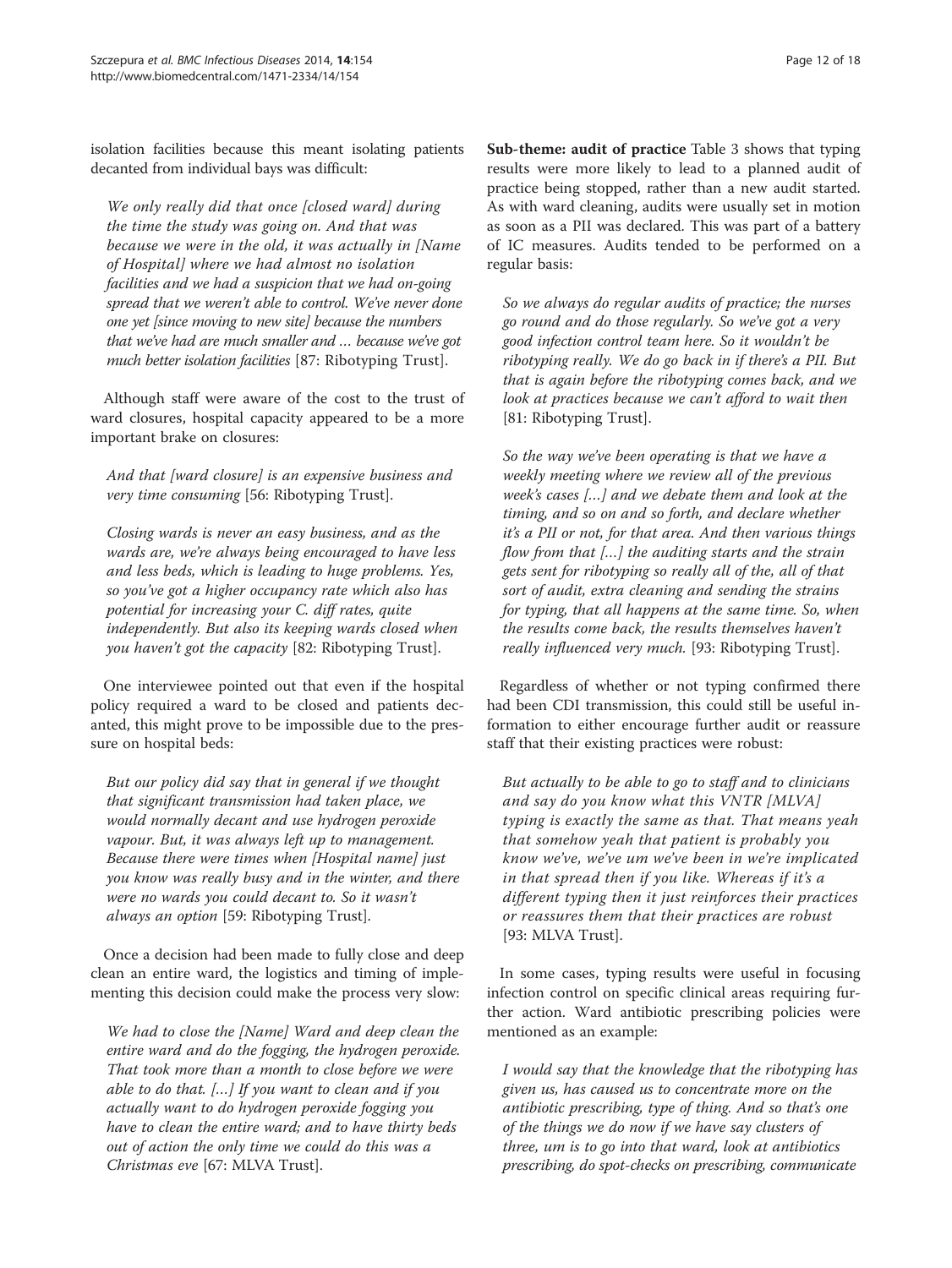with clinicians about their prescribing, let them know what's going on that sort of thing. So it's enabled us to shift our focus really [76: Ribotyping Trust].

Well on [Ward name] we restricted, we changed the whole antibiotic policy for them. They had a totally different antibiotic policy to everybody else and on the back of that we changed our policy, our antibiotic policy, to have a separate section for the vulnerable elderly. […] So they don't have a whole garden of antibiotics that they can choose from [83: Ribotyping Trust].

However, typing results could also be viewed as unhelpful, especially if they failed to reinforce local good cleaning practice recommendations:

And we spend a lot of time drilling people about the importance of commode cleaning so that's something that's happened over the last three or four years I suppose. And I suppose you could say that the ribotyping results didn't really influence that because they would suggest that perhaps the commodes aren't as important as we thought they were …[but] anybody's entitled to a clean commode whether or not it's going to give them an infection [51: Ribotyping Trust].

Sub-theme: staff training Table [3](#page-5-0) shows that staff training was very rarely stopped as a consequence of a typing result. Additional staff training was reported at a similar frequency to audits of practice. In the latter case, interviews demonstrated that extra training was closely linked to audits, with the audit identifying an underlying practice issue which required targeted training:

So, for instance, we have one outbreak with ribotype '001' which was in fact confirmed by VNTR [MLVA] subsequently as all the same strains in '001', and that was simply failure to isolate the patient index case in a timely manner. But that led to a whole load of specific actions and the training of the ward staff by the ward manager and so forth. So any defects in training, or additional training, tend to get picked up in the outbreaks [94: Ribotyping Trust].

Well if the ribotyping has shown a confirmed outbreak then the root cause analysis - that's undertaken. And that leads to an action plan. And one of the actions may be further education and staff training. [106: Ribotyping Trust].

### Theme 4: indirect benefits

Although most typing results (55%) were reported not to have any direct impact on IC measures (see Table [3](#page-5-0)), at

the same time, overall 88% of test-impact forms recorded that the recipient 'agreed' or 'strongly agreed' that the test had aided their management. The interviews therefore explored why a value was placed on typing results even though they had no direct impact on IC management. The explanations offered centred on more subtle organisational or indirect clinical benefits.

Sub-theme: organisational culture When asked to explain, some interviewees described changes to organisational culture, which were real but difficult to quantify. It was explained by one interviewee that typing results had acted like a catalyst on the organisation:

I just think, as I say I can't tell you what difference it can make. I mean I've told you but it has really made a difference. When we started to use the VNTR [MLVA] typing it was a step change for us. And I am clear we wouldn't be where we are without it……it has, it's been like a catalyst and it enforces, reinforces good practice, and it exposes poor practice and that for me is you know it's about what you actually do isn't it on the ward [39: MLVA Trust].

Sub-theme: reassurance/confidence building Interviewees also thought that typing results had increased professionals' confidence in their intuitive decision-making. This reassurance was especially important when dealing with vulnerable patients such as the elderly:

Um I would think that, for me that would be, it's the icing on the cake really. It's that extra reassurance that yes they're all the same sub-type as well .. yes, the care, the augmented care, because the elderly wards would be the ones where you'd really want to be sure that patients are, that patients are being managed appropriately [84: Ribotyping Trust].

But almost saying well this wasn't you know a breach it probably was related to types of person coming in with it from a Nursing Home or whatever, and our control measures are still appropriate is so, so helpful [55: Ribotyping Trust].

Well I suppose just to reiterate just how useful and fascinating I've found it [i.e. typing], and I hope very much that it's not on some funding or other that's about to be withdrawn because it has certainly given us a great deal of confidence to say it's unlikely that they'll be the same. [54: Ribotyping Trust].

Sub-theme: epidemiological value The underlying clinical value most commonly mentioned in interviews was an improved understanding of the epidemiology of C.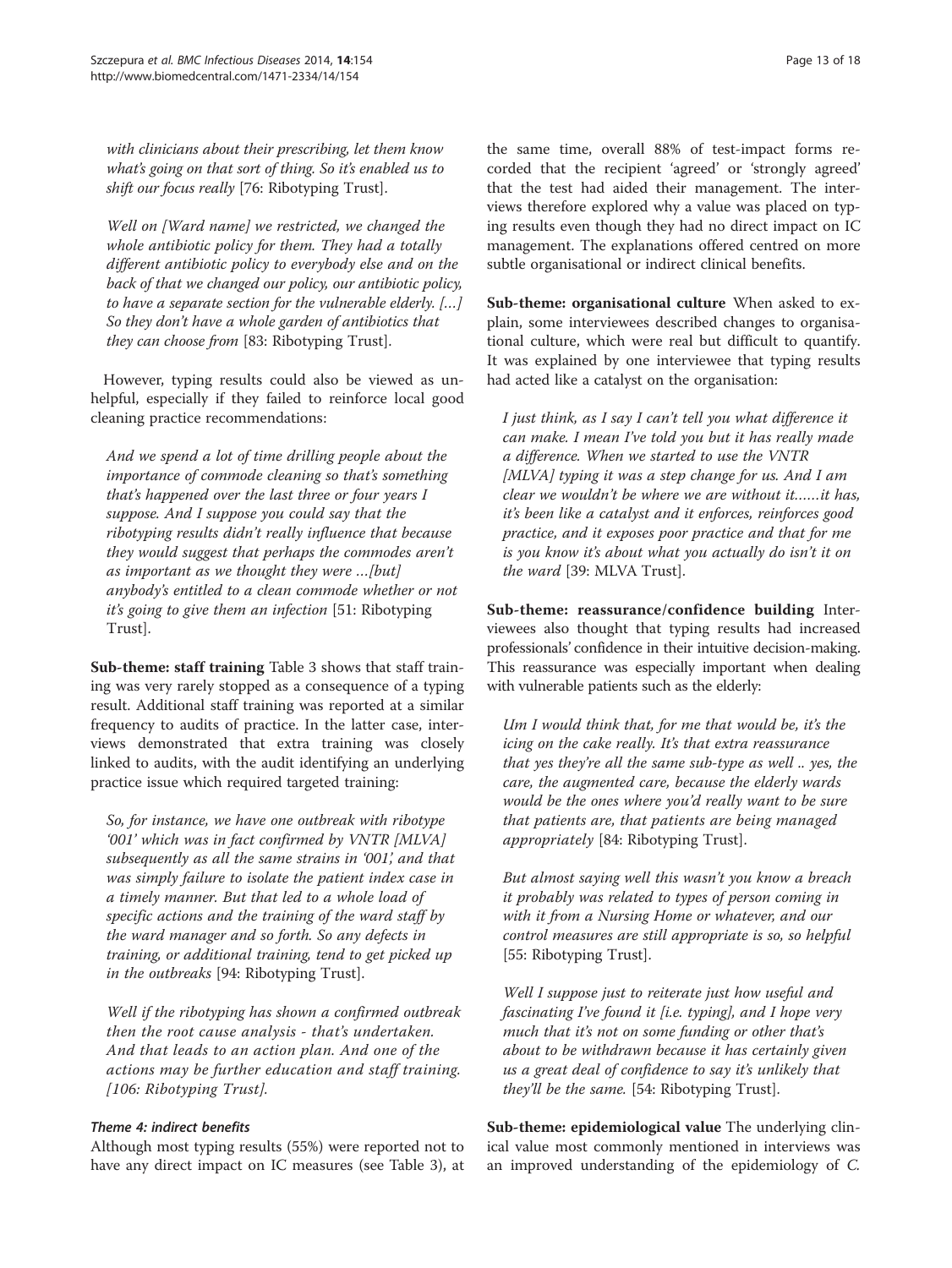difficile. An understanding of the longer-term pattern of different strains on the wards or in the hospital more widely was very useful, especially for epidemic strains:

Generally speaking, it's given us an overview of the epidemiology… so essentially what it's told us is that over time we've got rid of the three main epidemic strains, they have vanished [1: Ribotyping Trust].

We're worried that .. people are dispersing all around you know like Trojan Horses round the trust and certainly we felt that this data…. will help support the fact that there is a nucleus where contamination occurs over a period of time and then people got shot off. [20: MLVA Trust].

So the patients may be linked when they're not even on the same ward. But they both were on the same ward, previously [...] let's say if they've both been through Ward A but then one gets C. diff on Ward B, and one gets C. diff on Ward C. Previously, we wouldn't have linked them at all. But now we are able to [9: Ribotyping Trust].

What would be useful is matching things not just to what we think is a problem on a ward because it can be wider, it is looking outside…because we're blinkered. We just focus on that incident that we well know has got an [extended] incubation period and people who end up on the ward may have been somewhere else. I mean I just wondered if a centre had a year's worth of data looking through every case whether you'd start seeing patterns [23: MLVA Trust].

In this context, the more discriminatory power of MLVA typing results had a clear advantage. This information could be helpful in confirming or overturning assumptions based simply on CDI ribotyping patterns:

So when we did have a few '027's, we did a lot of work, and we thought we'd track them back and we could explain them. You know for example we said that this person was next to that person and they were in the medical assessment unit. And when we eventually got the sub-typing back it clearly wasn't right at all. Our assumptions were wrong [55: Ribotyping Trust].

One interviewee identified the potential for wider use of more discriminatory MLVA information to examine transmission routes not just in the hospital, but beyond, although this has not been undertaken:

If we could actually map the types of the sub-types across the health-economy we might be able to track down well actually no it's not on the ward, it's .. it's at the bingo down the road or, you know, this community centre, or whatever [24: MLVA Trust].

# **Discussion**

Qualitative research evidence on the experiences of staff involved in trials of new diagnostic tests has been highlighted as important by bodies such as NICE [[3](#page-17-0)], although it remains limited. As an example, evidence on the practical use of new typing tests for C. difficile in a real-world hospital context is lacking. Information from hospital staff who use these tests, particularly evidence on how typing information influences their infection control decisions during periods of increased CDI incidence and what broader benefits typing provides, remains a significant gap in the literature. As new rapid tests with increased discriminatory power to identify C. difficile strains are developed and promoted it is important to gather this evidence. The assumption is that providing such tests will lead to measurable benefits. However, the actual value of a new test is complex and will depend not only on what information it provides and how quickly, but also how this is combined with other organisational factors [[2](#page-17-0)].

The findings reported here from a trial comparing a new, more rapid and discriminatory typing test (MLVA) with slower PCR-ribotyping help to address some of these questions. In our study, hospital staff highlighted three important changes in context which had influenced the use of CDI typing information at grass roots level. The first was a fall in the incidence of cases, with a 64% drop reported nationally between 2007 and 2010 [\[26\]](#page-17-0), and linked to this the fact that typing information had shown that less than one in three PIIs involved infection transmission. Together this meant fewer instances in which decisions about implementing IC measures had to be made. In addition, the introduction of financial fines for confirmed CDI outbreaks in the UK had increased the perceived value of MLVA information for the organisation. An increased power to differentiated strains had reduced the number of outbreaks trusts had to report, and therefore reduced exposure to the risk of a financial penalties for the hospital [\[19\]](#page-17-0).

In terms of direct clinical use of typing results, the picture emerging from our interviews is one of complex decision-making and limited flexibility to wait for test information when faced with a period of increased CDI incidence. The need for more rapid information is the most important factor limiting direct test utilisation. This was true both for existing ribotyping and for more rapid MLVA. When pressed, staff stated they might be prepared to wait 2-3 days before implementing IC measures. But, even the more rapid MLVA test could not provide results within this time frame. In the period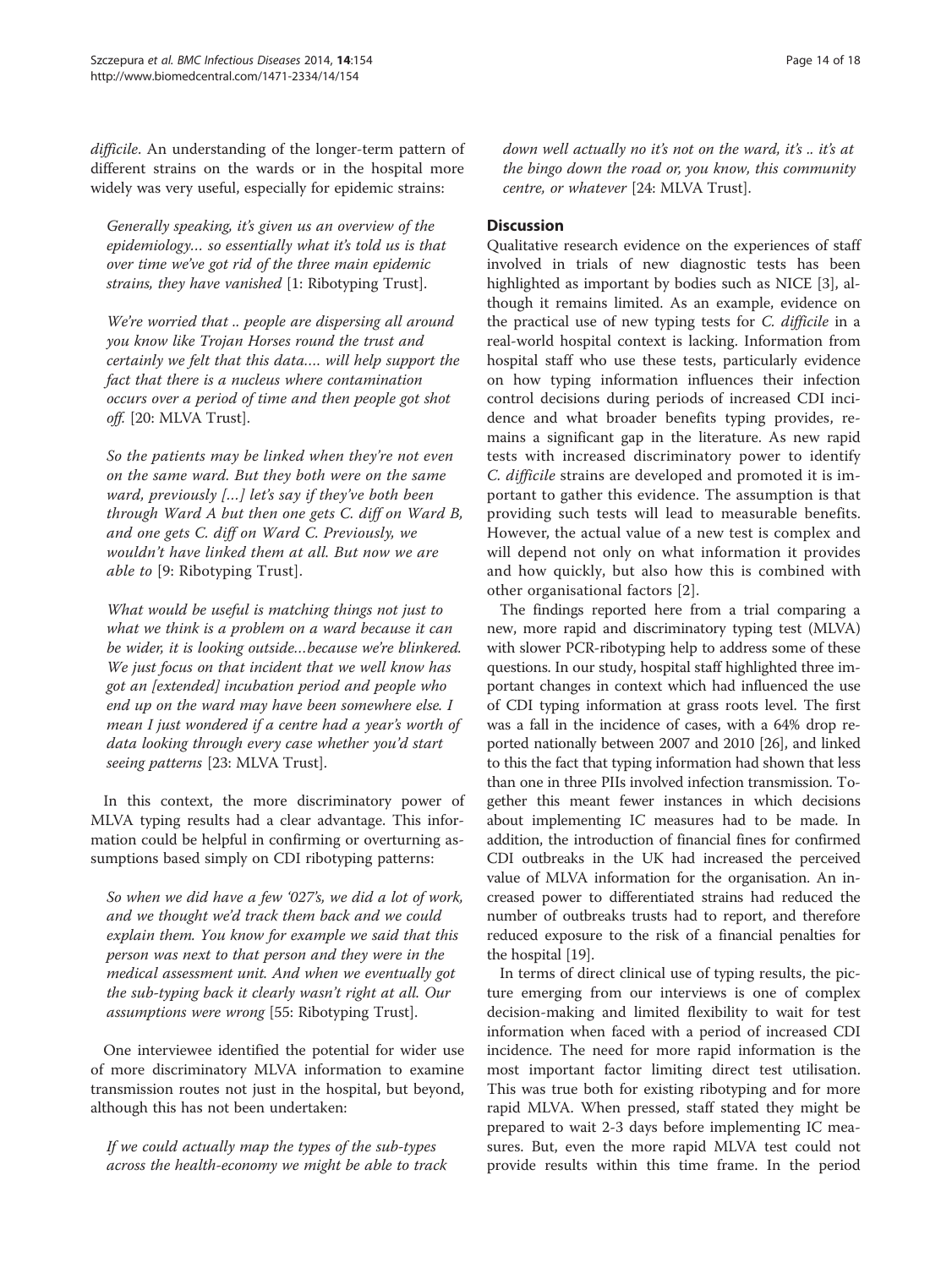while waiting for a typing result, IC measures were therefore still automatically triggered by hospital protocols. In some hospitals these protocols might now even be triggered by the first CDI case, before a second case was confirmed and therefore before typing was requested.

In terms of infection control measures, for CDI a growing evidence base has shown that a number of measures are effective. The primary measure shown to be effective in preventing transmission is rapid isolation (within two-hours). This is known to be the single most effective intervention to prevent transmission [\[11](#page-17-0)]. Interviewees reported that decisions on patient isolation were now easier to implement because of the lower numbers of CDI cases and reduced pressure on isolation facilities. The next most effective measure to prevent transmission is cleaning. After a few hours, airborne contamination will have occurred and surfaces will become 'seeded' with C. difficile. Following this, any area occupied by a CDI patient should be cleaned with various cleaning agents and germicides [\[27\]](#page-17-0). In some cases, more expensive dry-mist hydrogen peroxide decontamination of the whole area may be required to reduce the number of colony-forming units [[28,29\]](#page-17-0). In interviews, initial decisions on cleaning were rarely linked directly to a typing result; hospital protocols were once again the main driver. But, additional 'enhanced' cleaning might be activated following typing information. Also, where existing cleanliness indicators were shown to have failed to provide early warning of a problem, a new scoring system might be introduced [[30](#page-17-0)].

In addition to actions such as isolation and cleaning, regular audit of compliance with various infection control policies, including antimicrobial prescribing, are shown to have an effect on transmission [[31](#page-17-0)]. In the present study, initial decisions on such audits were seldom influenced by typing; instead these were triggered by hospital protocols. Interestingly, audits of practice were the only IC measure where typing results were more likely to lead to an activity being stopped rather than initiated. In such cases, typing results might provide re-assurance that existing practices are robust and that further audits are unnecessary. Changes to ward policies (e.g. antibiotic prescribing policies) were also reported as a result of typing information. Extra staff training, initiated following a typing result, was usually linked to instances where additional audits had been undertaken. Test results could also occasionally be viewed as unhelpful in terms of improving staff practice if an audit identified that improvements were required but lab results subsequently indicated that no transmission had taken place. Expensive decisions on ward closures were only rarely influenced by a typing result. Typing information never stopped a planned closure but might lead to one being initiated, usually involving partial closure and cleaning of bays.

Any reduction in laboratory turnaround time for CDI typing tests should be set within the broader context of the overall hospital testing process. Although MLVA reduced typing turnaround time by over 8 days, there was no impact on the longer period (14 days) between identification of a PII and receipt of samples in the typing laboratory. Furthermore, the requirement to wait up to 28 days for a second CDI case to occur before a PII could be declared made the overall 'testing period' extremely protracted. Set against these timelines, a reduction of 8 days would have limited influence. At the same time, IC measures were increasingly being initiated during the 28 day period before a PII was declared and before the typing test was requested. The initial test used within a hospital to confirm infection is also important in the whole chain of testing and infection control. Currently, the optimum test for initially diagnosing C. difficile infection is being questioned in the UK because the assays commonly used in hospitals for toxin detection have been demonstrated to have poor sensitivity and specificity [[32\]](#page-17-0). Combination testing has recently been advocated [[33](#page-17-0)].

In the context describe above, the imperative to wait for a typing result before making a decision about whether or when to implement IC measures is reduced, tipping the balance towards immediate action. Interview evidence confirmed this, indicating that the main direct clinical benefits from typing results were refinements to IC measures already set in motion, or reassurance (after the event) that correct decisions had been made. This would appear to offer an explanation for the fact that the trial could demonstrate no significant impact on the number of CDI cases in hospitals with access to more rapid MLVA typing tests. At the same time, MLVA typing results were four times more likely than ribotyping to be rated 'strongly agree' in terms of their perceived value in aiding management. However, interviews also indicated that MLVA results could be complex to understand, not always providing as clear cut an answer as ribotyping. This meant that consultant microbiologists were not able to delegate this task to more junior staff and might themselves even need further advice from the typing laboratory. In some cases hospital staff reported that, because of a lack of certainty in the new technology, MLVA results which indicated no transmission might not be believed, perhaps linked to worries over correct sampling. Finally, the added organisational and management effort associated with requesting a typing test (identifying cases occurring within 28 days of each other and arranging for samples to be extracted and sent to the regional laboratory) could also act as a barrier. In one trust, difficulties in setting up an efficient system for ordering MLVA typing tests had led to underutilisation of the new service.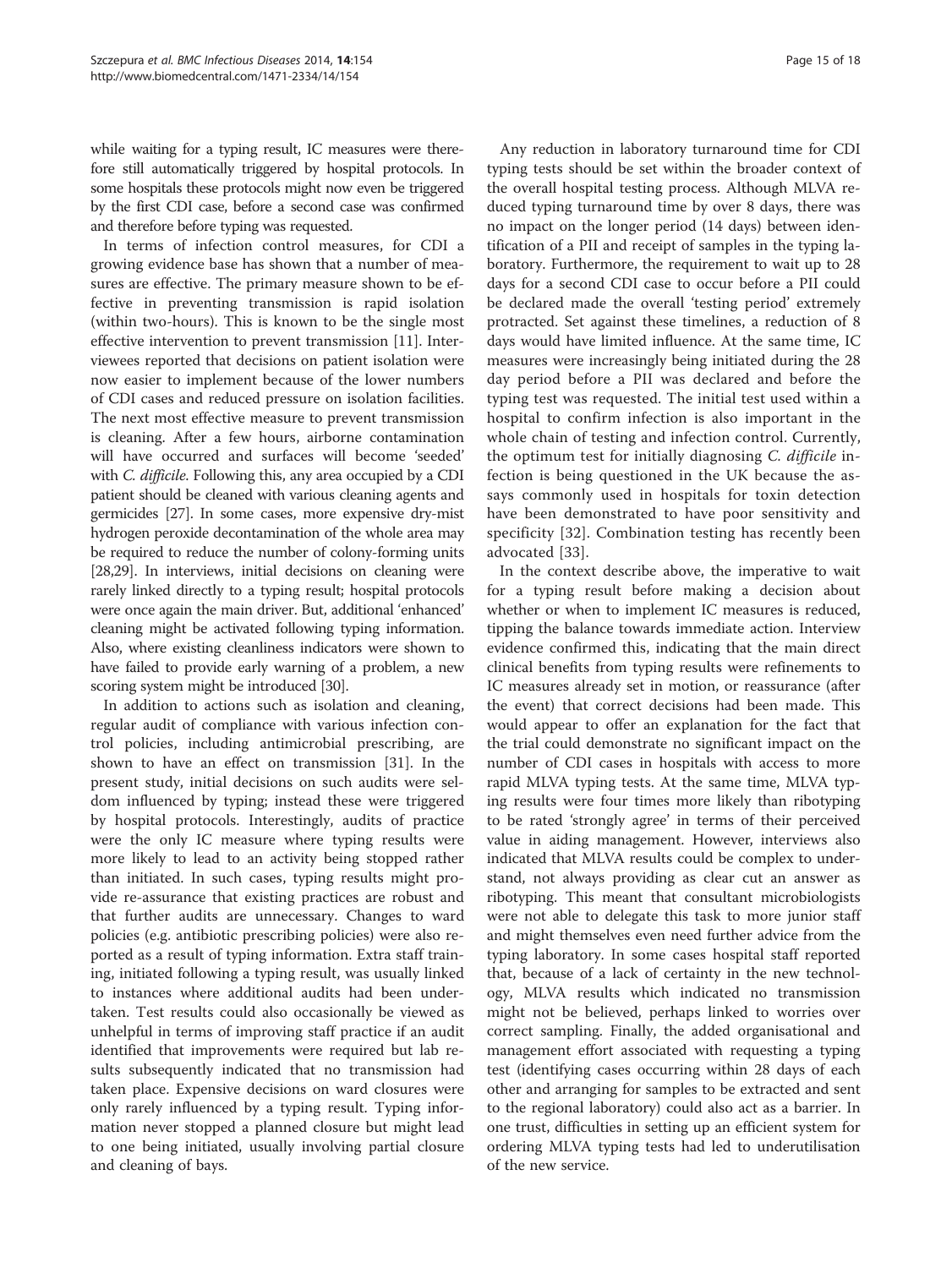<span id="page-16-0"></span>Overall, the interview data did not demonstrate any substantive differences between the MLVA and ribotyping group in direct use of typing results. At the same time, when asked to describe the value of typing information the answer most commonly given was an improved understanding of the underlying epidemiology of CDI strains in the hospital. This benefit is not, of course, dependent on the speed of the test result and enhanced by the ability of MLVA to discriminate between various sub-types. When asked to compare the more discriminatory information provided by MLVA with ribotyping this was, as might be expected, thought to be of most value in the context of common ribotypes where the added information provided could help confirm whether transmission had actually occurred. In particular, respondents identified the potential for more discriminatory MLVA information to be useful when considering patient movements between wards or beyond the hospital.

Following the introduction of an NHS Ribotyping Network in 2007, C. difficile figures in English hospitals have declined markedly and deaths associated with CDI have also decreased. It has been suggested that access to a ribotyping service may have facilitated better local control of CDI cases, leading to this decrease [\[34](#page-17-0)]. However, a 2009 report by the National Audit Office (NAO) on Healthcare Associated Infections in Hospitals in England found that, although twenty nine per cent of hospital trusts had managed to reduce CDI by over 50 per cent, 19 per cent of trusts were found to have had an increase [[35\]](#page-17-0). The NAO reported that leadership, performance management and clinical practice were important factors in differentiating trusts.

The methodological challenges associated with performance of qualitative studies alongside randomised controlled trials, and the associated benefits, are well documented for complex healthcare interventions, but not for diagnostic tests [[36,](#page-17-0)[37\]](#page-18-0). In diagnostics, the focus still remains largely on technical evaluation of test performance. The process of test utilisation and the experiences of staff using the tests are largely ignored. This is not surprising since in diagnostics even randomised controlled trials evaluating the impact of tests on patient outcomes are rare [[38\]](#page-18-0). As a result, considerable methodological challenges remain. Even though guidelines are being developed for broader assessment of the value of diagnostic studies, these do not yet consider the role of qualitative research [[39\]](#page-18-0). The main limitation of the present study is that, although in-depth qualitative data was collected, this was necessarily dependent on the views of selected senior staff in a relatively small sample of hospital trusts. Even so, the main evidence and themes emerging as described above are consistent.

The evidence from our study highlights the real-world issues that hospitals face in trying to integrate typing test information into their management of possible CDI outbreaks. Improved control of CDI transmission remains an economic as well as a clinical imperative. The cost of C. difficile infection is considerable; it has been estimated as  $€3$  billion/year in the EU [\[8\]](#page-17-0), with increased hospital length of stay plus subsequent re-admissions to hospital as the main cost drivers [[40\]](#page-18-0). The British Medical Association has concluded that reductions in hospital-acquired infections such as CDI can only be achieved through strong organisational commitment and implementation of policies that are practicable and effective in prevention and control [[31\]](#page-17-0). This study shows that strong hospital protocols, used to direct infection control procedures, are in use in NHS hospitals. However, more research is needed to explore how best to provide a typing service. Particularly relevant is a need for agreement between hospital trusts and regional laboratory on accessing the service, presentation of results, and optimum use of typing information.

## Conclusions

Although the majority of typing results were considered to be of value, typing information was reported to have limited direct impact on infection control measures during a PII. The timing of typing results appeared to be a major limiting factor. Even with a reduction of 8 days between the delivery of MLVA and ribotyping results, the turnaround time for both was considered too long. Implementation of IC measures was driven by hospital protocols and commenced prior to receiving the typing result. The MLVA typing service was valued predominantly for the more discriminatory typing information provided, rather than its increased speed. This provided benefits for professionals either in terms of reassurance about decisions already taken or by allowing fine tuning of infection control measures. The main reason given for valuing MLVA information was an improved understanding of the epidemiology of CDI strains in the hospital. There remains the potential for wider use of typing information to examine transmission routes. Impact on organisational culture was more subtle, and difficult to quantify.

# Additional file

#### [Additional file 1:](http://www.biomedcentral.com/content/supplementary/1471-2334-14-154-S1.docx) Test-impact form.

#### Abbreviations

CDI: Clostridium difficile infection; H<sub>2</sub>O<sub>2</sub>: Hydrogen peroxide; HAIs: Hospital acquired infections; HPA: Health Protection Agency; IC: Infection control; NAO: National Audit Office; NHS: National Health Service; PCT: Primary care trust; SHA: Strategic health authority; UK: United Kingdom.

#### Competing interests

The authors declare that they have no competing interests.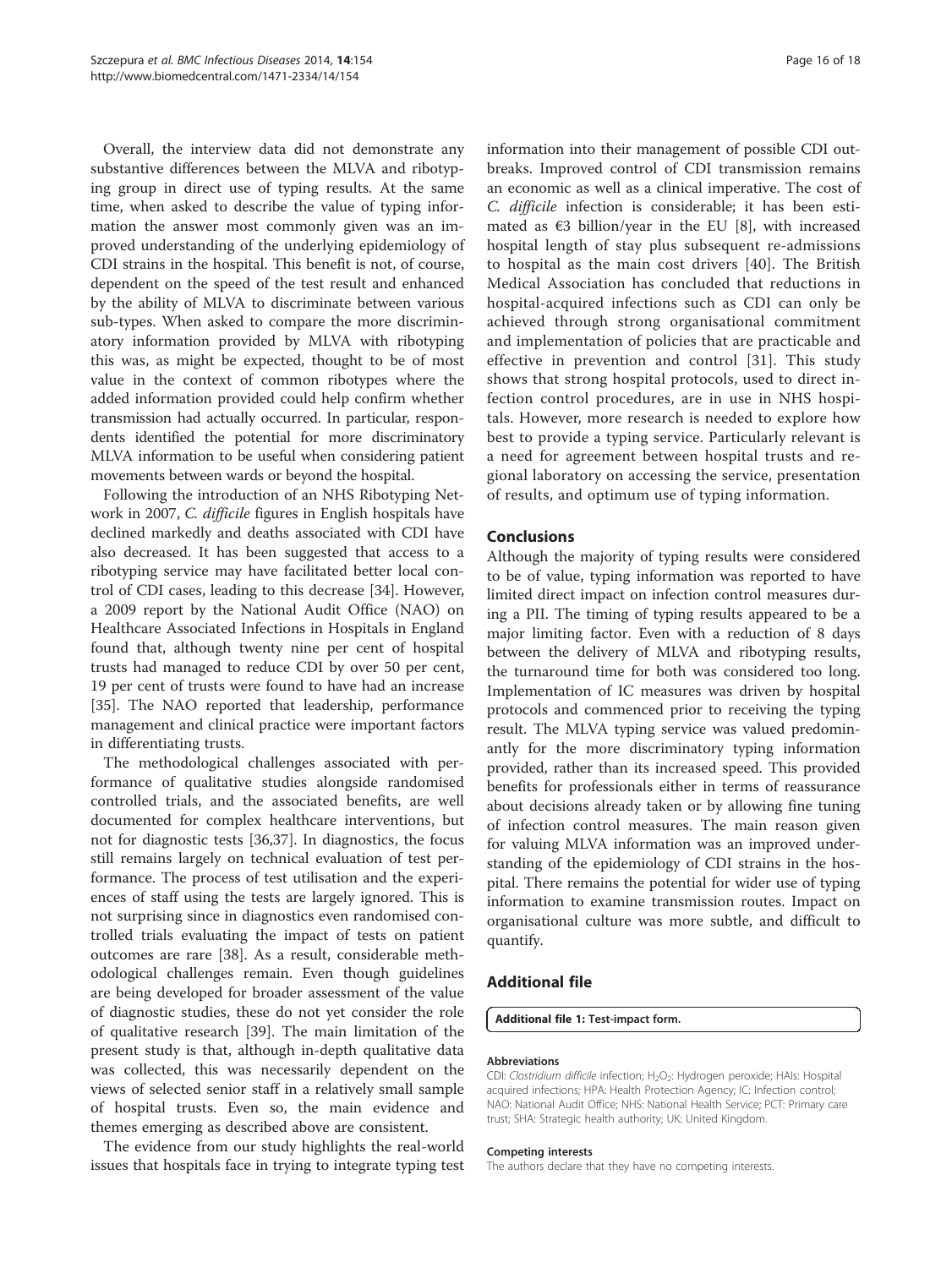#### <span id="page-17-0"></span>Authors' contributions

AS, KH and PMH conceived the idea for the study. AS undertook the interviews. The manuscript was reviewed and approved by all authors. All authors had full access to data in the study.

#### Acknowledgements

We would like to thank Clare Waddington who transcribed the interviews, coded the responses in NVivo, and collated responses to test-impact forms. We thank all Trusts in the East and West Midlands, United Kingdom that were involved in the trial and completed test-impact questionnaires. In particular, we would like to acknowledge the contribution of all trust staff who agreed to be interviewed to make this study possible. The study was funded by the Policy Research Programme at the Department of Health, grant number 0190014. The views expressed are not necessarily those of the Department of Health.

#### Author details

<sup>1</sup>Warwick Medical School, University of Warwick, Coventry, UK.<sup>2</sup>Faculty of Health and Life Sciences, University of Coventry, Coventry, UK. <sup>3</sup>Research and Development, Heart of England NHS Foundation Trust, Birmingham B9 5SS, UK. <sup>4</sup>School of Immunity and Infection, University of Birmingham, Birmingham, UK. <sup>5</sup>Public Health Laboratory Birmingham, Public Health England, Heart of England NHS Foundation Trust, Birmingham B9 5SS, UK.

#### Received: 5 December 2012 Accepted: 27 January 2014 Published: 21 March 2014

#### References

- 1. Panel TDRDEE, Banoo S, Bell D, Bossuyt P, Herring A, Mabey D, Poole F, Smith PG, Sriram N, Wongsrichanalai C, Linke R, O'Brien R, Perkins M: Evaluation of diagnostic tests for infectious diseases: general principles. Nat Rev Microbiol 2008, 6(11 Suppl):S16–26.
- Szczepura A, Kankaanpa\0308a J: Assessment of health care technologies: case studies, key concepts and strategic studies. Chichester: Wiley; 1996.
- 3. Diagnostics Assessment Programme manual [\[http://www.nice.org.uk/](http://www.nice.org.uk/aboutnice/whatwedo/aboutdiagnosticsassessment/DiagnosticsAssessmentProgrammeManual.jsp) [aboutnice/whatwedo/aboutdiagnosticsassessment/DiagnosticsAssessment](http://www.nice.org.uk/aboutnice/whatwedo/aboutdiagnosticsassessment/DiagnosticsAssessmentProgrammeManual.jsp) [ProgrammeManual.jsp](http://www.nice.org.uk/aboutnice/whatwedo/aboutdiagnosticsassessment/DiagnosticsAssessmentProgrammeManual.jsp)]
- 4. Testore GP, Pantosti A, Cerquetti M, Babudieri S, Panichi G, Gianfrilli PM: Evidence for cross-infection in an outbreak of Clostridium difficile-associated diarrhoea in a surgical unit. J Med Microbiol 1988, 26(2):125-128.
- 5. Kamthan AG, Bruckner HW, Hirschman SZ, Agus SG: Clostridium difficile diarrhea induced by cancer chemotherapy. Arch Intern Med 1992, 152(8):1715–1717.
- 6. Gerard M, Defresne N, Daneau D, Van der Auwera P, Delmee M, Bourguignon AM, Meunier F: Incidence and significance of Clostridium difficile in hospitalized cancer patients. Eur J Clin Microbiol Infect Dis 1988, 7(2):274–278.
- 7. Cumming AD, Thomson BJ, Sharp J, Poxton IR, Fraser A: Diarrhoea due to Clostridium difficile associated with antibiotic treatment in patients receiving dialysis: the role of cross infection. Br Med J (Clin Res Ed) 1986, 292(6515):238–239.
- 8. Kuijper EJ, Coignard B, Tull P: Emergence of Clostridium difficileassociated disease in North America and Europe. Clin Microbiol Infect 2006, 12(Suppl 6):2–18.
- 9. Bartlett JG: Clinical practice. Antibiotic-associated diarrhea. N Engl J Med 2002, 346(5):334–339.
- 10. Gerding DN, Johnson S, Peterson LR, Mulligan ME, Silva J Jr: Clostridium difficile-associated diarrhea and colitis. Infect Control Hosp Epidemiol 1995, 16(8):459–477.
- 11. Department of Health: Colstridium difficile infection: How to deal with the problem. London: Department of Health; 2009.
- 12. Stubbs SL, Brazier JS, O'Neill GL, Duerden BI: PCR targeted to the 16S-23S rRNA gene intergenic spacer region of Clostridium difficile and construction of a library consisting of 116 different PCR ribotypes. J Clin Microbiol 1999, 37(2):461–463.
- 13. Health Protection Agency: Enhanced fingerprinting of Clostridium difficile. Clostridium difficile Ribotyping Network for England (CDRNE). London: Health Protection Agency; 2008.
- 14. Kuijper EJ, van den Berg RJ, Brazier JS: Comparison of molecular typing methods applied to Clostridium difficile. Methods Mol Biol 2009, 551:159–171.
- 15. Killgore G, Thompson A, Johnson S, Brazier J, Kuijper E, Pepin J, Frost EH, Savelkoul P, Nicholson B, van den Berg RJ, Kato H, Sambol SP, Zukowski W, Woods C, Limbago B, Gerding DN, McDonald LC: Comparison of seven techniques for typing international epidemic strains of Clostridium difficile: restriction endonuclease analysis, pulsed-field gel electrophoresis, PCR-ribotyping, multilocus sequence typing, multilocus variable-number tandem-repeat analysis, amplified fragment length polymorphism, and surface layer protein A gene sequence typing. J Clin Microbiol 2008, 46(2):431–437.
- 16. Warny M, Pepin J, Fang A, Killgore G, Thompson A, Brazier J, Frost E, McDonald LC: Toxin production by an emerging strain of Clostridium difficile associated with outbreaks of severe disease in North America and Europe. Lancet 2005, 366(9491):1079–1084.
- 17. Fawley WN, Freeman J, Smith C, Harmanus C, van den Berg RJ, Kuijper EJ, Wilcox MH: Use of highly discriminatory fingerprinting to analyze clusters of Clostridium difficile infection cases due to epidemic ribotype 027 strains. J Clin Microbiol 2008, 46(3):954–960.
- Brazier JS, Raybould R, Patel B, Duckworth G, Pearson A, Charlett A, Duerden BI: Distribution and antimicrobial susceptibility patterns of Clostridium difficile PCR ribotypes in English hospitals, 2007-08. Euro Surveill 2008, 13(41).<http://www.ncbi.nlm.nih.gov/pubmed/18926105>.
- 19. Department of Health: The Health and Social Care Act 2008. Code of Practice for the NHS on the prevention and control of healthcare associated infections and related guidance. London: DH Publications; 2009.
- 20. Goldenberg SD, French GL: Diagnostic testing for Clostridium difficile: a comprehensive survey of laboratories in England. J Hosp Infect 2011, 79(1):4–7.
- 21. Tanner HE, Hardy KJ, Hawkey PM: Coexistence of multiple multilocus variable-number tandem-repeat analysis subtypes of Clostridium difficile PCR ribotype 027 strains within fecal specimens. *J Clin Microbiol* 2010, 48(3):985–987.
- 22. Hardy K, Manzoor S, Marriott C, Parsons H, Waddington C, Gossain S, Szczepura A, Stallard N, Hawkey PM: Utilizing rapid multiple-locus variable-number tandem-repeat analysis typing to Aid control of hospital-acquired clostridium difficile infection: a multicenter study. J Clin Microbiol 2012, 50(10):3244–3248.
- 23. Strauss A, Corbin J: Basics of Qualitative Research: Grounded Theory Procedures and Techniques. Newbury Park, CA: Sage; 1990.
- 24. Bazeley P: Qualitative Data Analysis with NVivo. SAGE Publications Ltd; 2007.
- 25. Seale C: The Quality of Qualitative Research. Thousand Oaks, CA: Sage; 1999.
- 26. Quarterly Epidemiological Commentaries on MRSA and MSSA bacteraemia and C. difficile infection. 2011. [[http://www.hpa.org.uk/web/](http://www.hpa.org.uk/web/HPAweb&HPAwebStandard/HPAweb_C/1259151891722) [HPAweb&HPAwebStandard/HPAweb\\_C/1259151891722\]](http://www.hpa.org.uk/web/HPAweb&HPAwebStandard/HPAweb_C/1259151891722)
- 27. Fawley WN, Underwood S, Freeman J, Baines SD, Saxton K, Stephenson K, Owens RC Jr, Wilcox MH: Efficacy of hospital cleaning agents and germicides against epidemic Clostridium difficile strains. Infect Control Hosp Epidemiol 2007, 28(8):920–925.
- 28. Boyce JM: Environmental contamination makes an important contribution to hospital infection. J Hosp Infect 2007, 65(Suppl 2):50-54.
- 29. Alfa MJ, Lo E, Wald A, Dueck C, DeGagne P, Harding GK: Improved eradication of Clostridium difficile spores from toilets of hospitalized patients using an accelerated hydrogen peroxide as the cleaning agent. BMC Infect Dis 2010, 10:268.
- 30. ICNA Audit Tool for Monitoring Infection Control Standards in Community Settings [\[http://www.nric.org.uk/integratedcrd.nsf/f0dd6212a5876e448025755c003f5](http://www.nric.org.uk/integratedcrd.nsf/f0dd6212a5876e448025755c003f5d33/3395764df06ee7f9802571ca004c7d70?OpenDocument) [d33/3395764df06ee7f9802571ca004c7d70?OpenDocument](http://www.nric.org.uk/integratedcrd.nsf/f0dd6212a5876e448025755c003f5d33/3395764df06ee7f9802571ca004c7d70?OpenDocument)]
- 31. Tackling healthcare associated infections through effective policy action [[http://www.bma.org.uk/health\\_promotion\\_ethics/diseases/tacklinghcais.jsp\]](http://www.bma.org.uk/health_promotion_ethics/diseases/tacklinghcais.jsp)
- 32. Carroll KC: Tests for the diagnosis of Clostridium difficile infection: the next generation. Anaerobe 2011, 17(4):170–174.
- 33. Wilcox MH, Planche T, Fang FC, Gilligan P: What is the current role of algorithmic approaches for diagnosis of Clostridium difficile infection? J Clin Microbiol 2010, 48(12):4347–4353.
- 34. Health Protection Agency: Clostridium difficile Ribotyping Network (CDRN) for England and Northern Ireland. 2009/10 Report. London: Health Protection Agency; 2011.
- 35. National Audit Office: Reducing Healthcare Associated Infections in Hospitals in England. London: National Audit Office; 2009.
- 36. Lewin S, Glenton C, Oxman AD: Use of qualitative methods alongside randomised controlled trials of complex healthcare interventions: methodological study. BMJ 2009, 339:b3496.